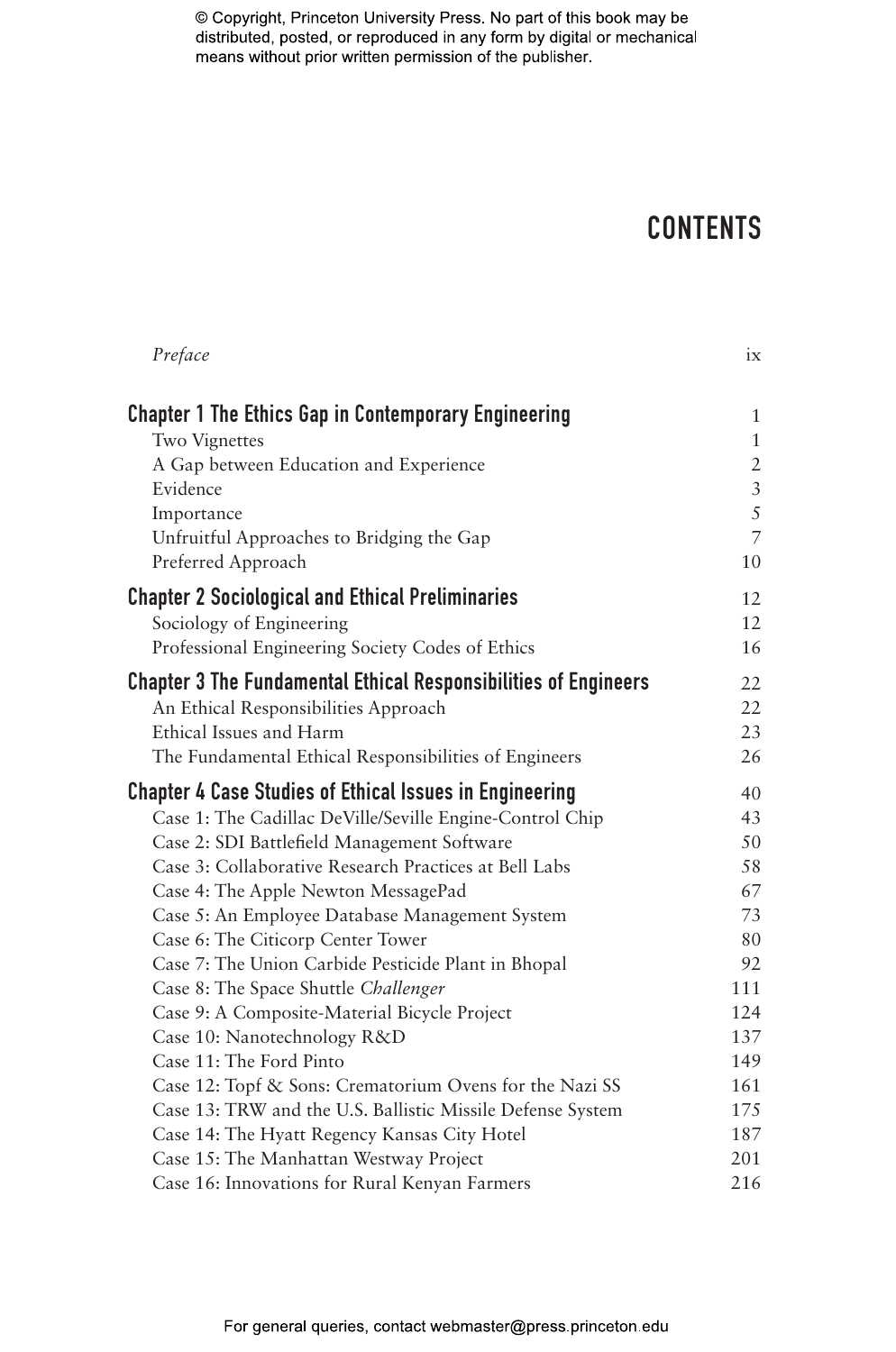## viii • contents

| Case 17: Google Street View                                                | 228 |
|----------------------------------------------------------------------------|-----|
| Case 18: Opioid Biosynthesis and Neural Enhancement                        | 244 |
| <b>Chapter 5 Key Case Ideas and Lessons</b>                                | 265 |
| The Leading Precept in Most Current Codes of Engineering Ethics            | 265 |
| The FEREs                                                                  | 266 |
| Ethics and the Sociology of Contemporary Engineering                       | 267 |
| An Ethically Problematic Pattern of Engineering Practice                   | 268 |
| Whistleblowing and Ethical Responsibility                                  | 269 |
| Risk and the Idealization of Technology in Society                         | 270 |
| Ethical Responsibility and the Culture of the Engineering Workplace        | 271 |
| An Overlooked Ethical Responsibility of Engineers                          | 272 |
| An Engineering Professional                                                | 273 |
| Engineering Design, Paradigm Departure, and the Ethics of Precaution       | 273 |
| Normalization of Risk and Routinization of the Experimental                | 274 |
| Technology Transfer and Ethical Responsibility                             | 275 |
| "Two Cultures" and Ethical Responsibility                                  | 276 |
| Decontextualization                                                        | 277 |
| The Politicization and Economization of Engineering Decision-Making        | 278 |
| Negligence                                                                 | 278 |
| Workplace Culture and the Ethically Responsible Engineer                   | 279 |
| Conflicts of Interest                                                      | 280 |
| "Design for"                                                               | 282 |
| Ethical Issues in Engineering Research                                     | 284 |
| Factors Conducive to Engineering Misconduct                                | 286 |
| <b>Chapter 6 Resources and Options for Ethically Responsible Engineers</b> | 288 |
| Organizational Resources                                                   | 288 |
| Legal Resources and Options                                                | 294 |
| Employment-Related Options                                                 | 299 |
| <b>Chapter 7 Conclusion</b>                                                | 302 |
| Bucciarelli's Critique of U.S. Engineering-Ethics Education                | 302 |
| A Foundational-Contextual Ethical Responsibilities Approach                | 307 |
| Two Quotations                                                             | 310 |
| Bibliography                                                               | 313 |
| Index                                                                      | 329 |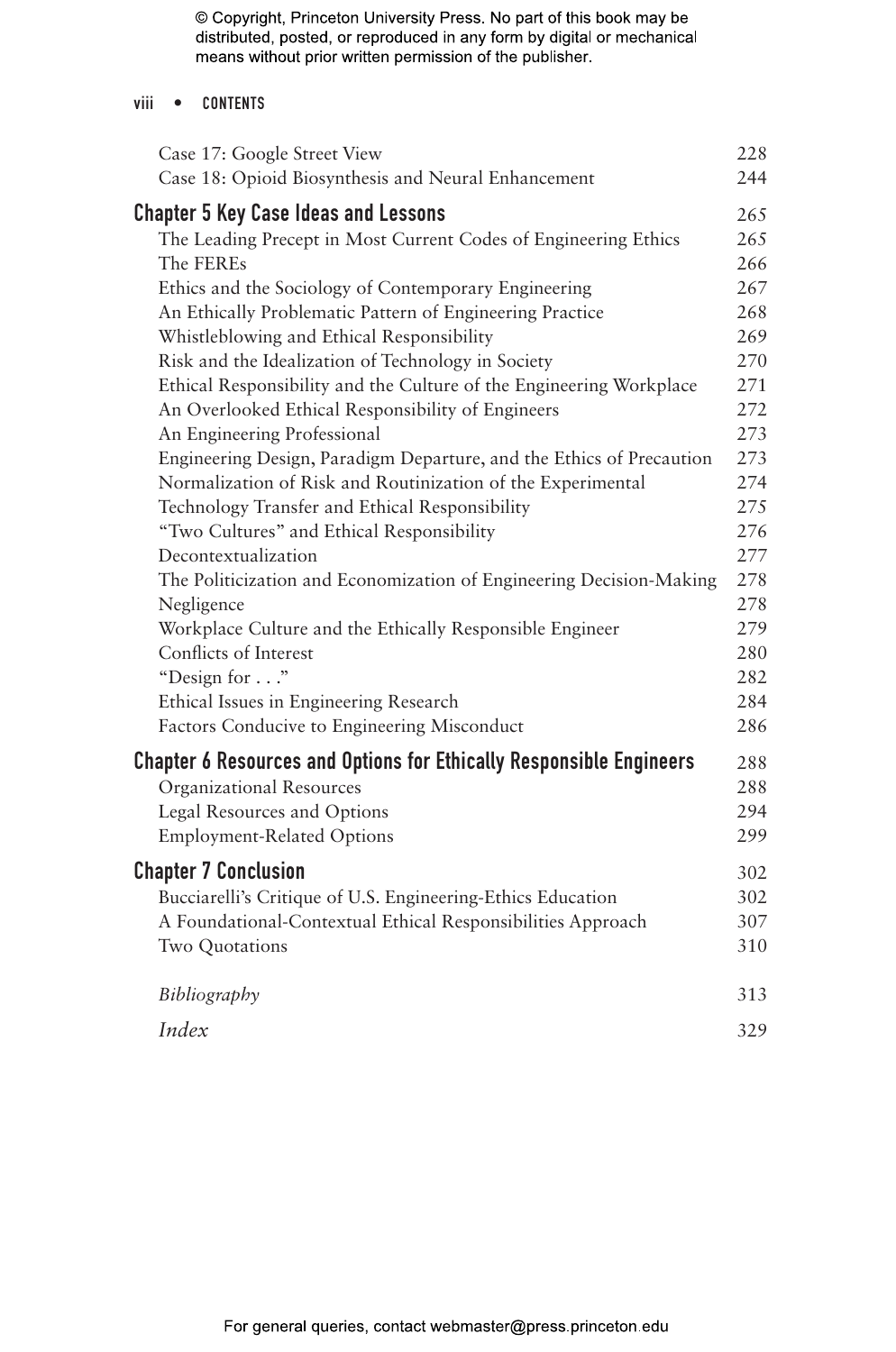# CHAPTER 1

# The Ethics Gap in Contemporary Engineering

# TWO VIGNETTES

During the night of December 2–3, 1984, one of the worst industrial disasters in history occurred at Union Carbide's plant in Bhopal, Madhya Pradesh, India. Methyl isocyanate (MIC) liquid, an intermediate used in making Sevin, Union Carbide's name for the pesticide carbaryl, came into contact with water, boiled violently, and turned into MIC gas. Unchecked by various safety systems, tons of highly toxic MIC gas escaped from storage tank E610.<sup>1</sup> A cloud of MIC gas descended upon crowded shantytowns just outside the plant, as well as on Bhopal city. Estimates of the death toll from exposure to the gas, immediately or in the first few days afterward, range from 2,000 to 10,000.<sup>2</sup>

In February 1992, I attended a conference on professional ethics at the University of Florida, Gainesville. On the shuttle bus to the conference hotel, the only other passenger turned out to be a chemical engineer. I asked him whether there was any consensus in the chemical engineering community about what had caused the Bhopal disaster. His response was immediate and succinct: "Sabotage." Union Carbide has given the same explanation for three decades and continues to do so on its website.<sup>3</sup>

1Tank E610 contained 42 metric tons of MIC. See Chouhan (2005), p. 205. Estimates of how many tons of MIC gas escaped into the air range from "approximately 27 tons" (Cullinan, 2004) to "some 40 tons" (Peterson, 2009a).

2Edwards (2002), Broughton (2005), and Shetty (2014). If one counts those who died prematurely, months or years later, from effects of MIC exposure, the estimated death toll is much higher.

3See http://www.unioncarbide.com/history. On the company's historical timeline, the item for "1984" reads, "In December, a gas leak at a plant in Bhopal, India, caused by an act of sabotage, results in tragic loss of life." See also http://www.bhopal.com/Cause-of-Bhopal -Tragedy. Under "Frequently Asked Questions About the Cause of the Bhopal Gas Tragedy," the second question posed is "Who could have sabotaged plant operations and caused the leak?" The answer given reads, "Investigations suggest that only an employee with the appropriate skills and knowledge of the site could have tampered with the tank. An independent investigation by the engineering consulting firm Arthur D. Little, Inc., determined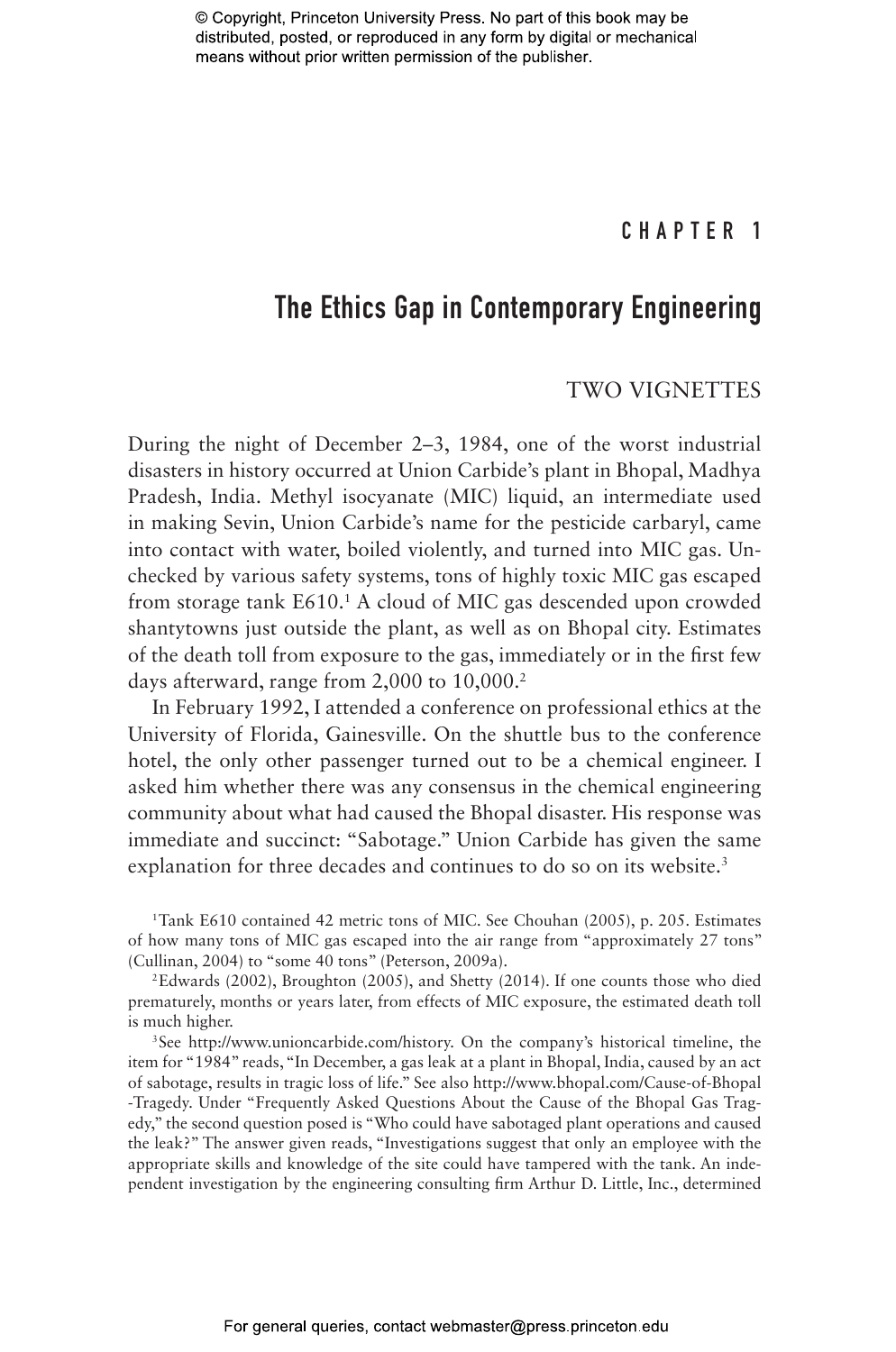2 • Chapter 1

On January 28, 1986, about 14 months after the Bhopal disaster, the U.S. space shuttle *Challenger* exploded and disintegrated 73 seconds after launch from Kennedy Space Center in Florida. The entire crew perished: six astronauts and Christa McAuliffe, the first "Teacher in Space."4

President Ronald Reagan appointed the late Arthur Walker Jr., at the time a faculty member at Stanford University, to serve on the Presidential Commission on the Space Shuttle *Challenger* Accident. Reagan charged the commissioners with determining the cause of the accident. In late 1987, after the commission had submitted its final report, I ran into Professor Walker on the Stanford campus and invited him to give a talk about his commission experience to a faculty seminar on technology in society. After his talk, I asked Walker what was the single most important lesson to be learned from the *Challenger* disaster. He replied, "Hire smarter engineers."

# A GAP BETWEEN EDUCATION AND EXPERIENCE

The responses quoted in these vignettes are simplistic. The engineering outcomes involved cannot be explained as simply as those succinct replies suggest. The proffered explanations probably reflect the narrow educational backgrounds of those who offered them. Few intending engineers (or scientists) ever take ethics or social science classes that focus on engineering (or science) projects or practices. They are therefore predisposed to attribute the outcomes of destructive engineering episodes to technical failures or clear-cut, nontechnical factors. The latter include individual cognitive shortcomings, such as mediocre intellectual capability on the part of project engineers, and individual political motives, such as vengeful sabotage by a disgruntled employee.

Part of the appeal of such explanations is that they point up problems that can be readily "solved" by making specific changes, for example, hiring smarter engineers, and screening potential employees more rigorously. Engineers who never took ethics or social science classes closely related

that the water could only have been introduced into the tank deliberately, since process safety systems—in place and operational—would have prevented water from entering the tank by accident." On Union Carbide's sabotage theory, see Weisman and Hazarika (1987) and Peterson (2009b), pp. 9–11.

<sup>4</sup>Besides the loss of human life, the harm caused by this accident also had a financial component. "The space shuttle *Endeavor*, the orbiter built to replace the space shuttle *Challenger*, cost approximately \$1.7 billion." See http://www.nasa.gov/centers/kennedy/about /information/shuttle\_faq.html#1.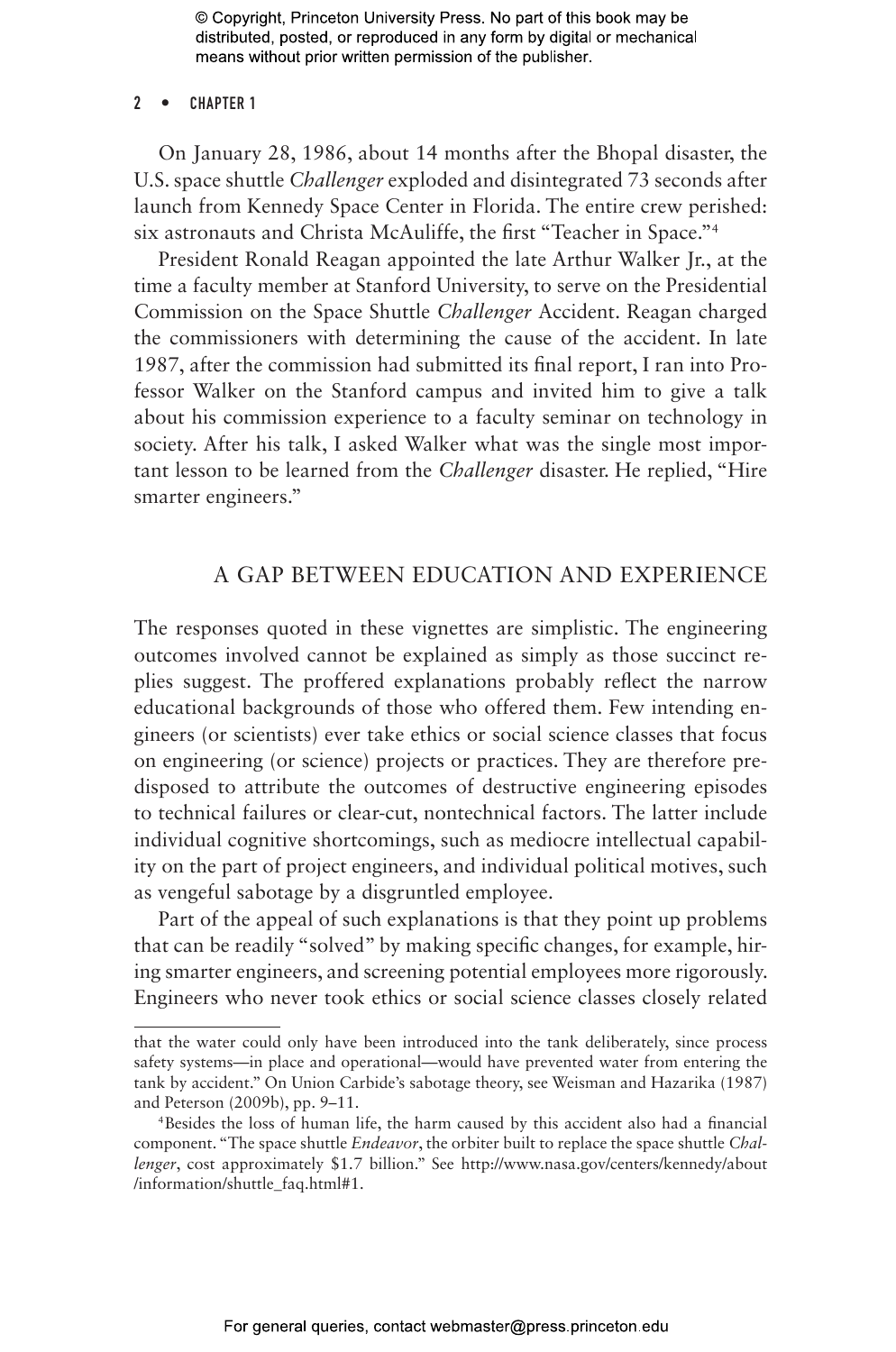## THE ETHICS GAP IN ENGINEERING • 3

to engineering endeavor rarely consider the possibility that some harmful engineering episodes may be partly attributable to ethically problematic conduct on the part of engineer-participants. They also rarely consider the possibility that social or technical features of the often-complex contexts involved can help set the stage for and elicit such conduct.

Not only does contemporary engineering practice pose many ethical challenges to engineers, engineers are rarely adequately prepared to grapple with them in a thoughtful manner. There is an ethics gap in contemporary engineering, that is, *a mismatch or disconnect between the ethics education of contemporary engineering students and professionals, and the ethics realities of contemporary engineering practice*. One purpose of this book is to help narrow that gap.

# EVIDENCE

Is there *evidence* of a gap between engineering ethics education for engineering students and the ethics realities of contemporary engineering practice? If there is, does it suggest that the ethics gap is substantial? Consider the following.

Between 1997 and 2001, the author conducted an informal survey of Stanford undergraduate engineering students and the practicing engineers they contacted about two topics: the study of engineering-related ethical issues in undergraduate engineering education, and the presence of ethical issues in engineering practice.<sup>5</sup>

Of the 516 undergraduate engineering majors who responded and ventured an opinion,<sup>6</sup> about 17 of every 20 (86.1%) indicated they expected to face ethical issues or conflicts in their engineering careers.7 But how well did respondents believe their education had prepared them to deal "thoughtfully and effectively with such ethical challenges as they might encounter"? About a seventh (14.2%) responded "a good deal" or "a great deal," whereas more than half (54.3%) responded "a little bit" or "not at all."8

The undergraduates' responses did yield some encouraging findings. About three-fifths (62.2%) indicated that during their engineering

<sup>5</sup>McGinn (2003).

<sup>6</sup>One hundred forty-seven engineering majors did not respond because they did not plan to become practicing engineers; 28 others indicated they had no opinion.

<sup>7</sup>Ibid., p. 521.

<sup>8</sup>Ibid., p. 523.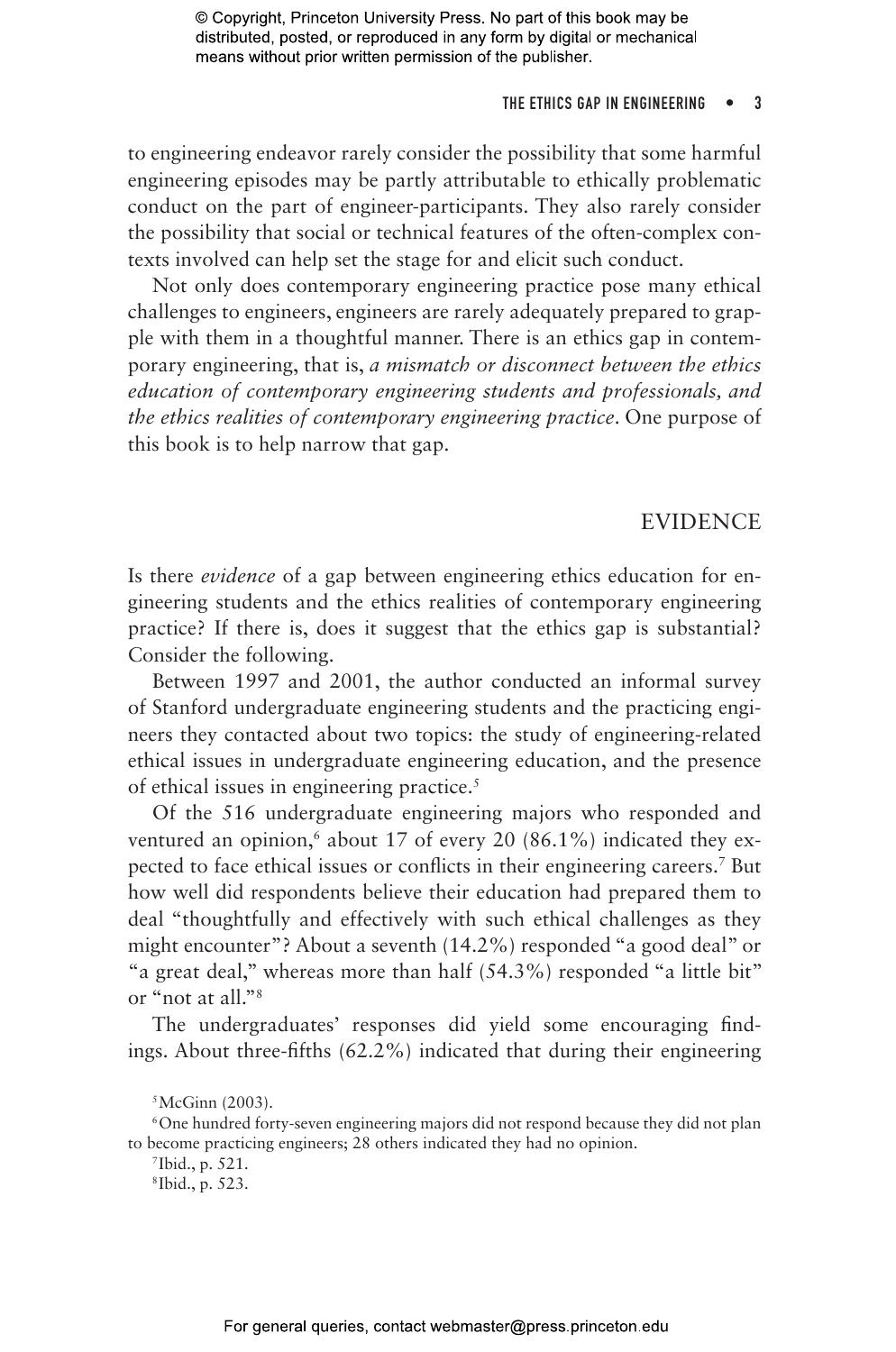4 • Chapter 1

education they had received the message that "there's more to being a good engineering professional in today's society than being a state-of-theart technical expert."9 However, that finding was offset by the sobering fact that only 14.9% of the respondents indicated they had learned "anything specific" from their engineering instructors "about what's involved in being an ethically and socially responsible engineering professional in contemporary society."10

Thus, while a healthy majority of the respondents had gotten a message that there's more to being a good engineering professional in contemporary society than being technically competent, the message often lacked specifics. Most students learned nothing concrete about the ethical responsibilities of engineers from their engineering instructors. As they left their classrooms and headed for workplaces where most expected to encounter ethical issues, few engineering students took with them specific knowledge of the ethical responsibilities of engineers.

But how likely is it that engineers will actually confront ethical issues in professional practice? Of the 285 practicing engineers who responded and expressed an opinion,  $84.2\%$ <sup>11</sup> agreed that current engineering students are "likely to encounter significant ethical issues in their future engineering practice."12 Indeed, almost two-thirds (65.4%) of the responding engineers indicated they had already been personally "faced with an ethical issue in the course of [their] professional practice." Almost the same percentage (64.3%) stated they knew or knew of one or more other engineers "who have been faced with an ethical issue in their professional practice."13 Not surprisingly, a remarkable 92.8% of the practicing engineer respondents who ventured an opinion agreed that engineering students "should be exposed during their formal engineering education to ethical issues of the sort that they may later encounter in their professional practice."<sup>14</sup>

Unless these two groups of respondents are atypical of engineering students and practicing engineers in general, $15$  these findings suggest a

9Ibid., p. 524.

10Ibid., p. 525.

11Nine of the 294 practicing engineer respondents did not express an opinion on the matter. Ibid., p. 527.

<sup>12</sup>Ibid. Interestingly, this percentage is close to the percentage of surveyed engineering students who *expect* to encounter ethical issues in their future engineering careers.

 $13$ Ibid.

14Ibid.

<sup>15</sup>This possibility cannot be ruled out. The 691 Stanford undergraduate engineering students and the 294 practicing engineers who completed the relevant parts of the survey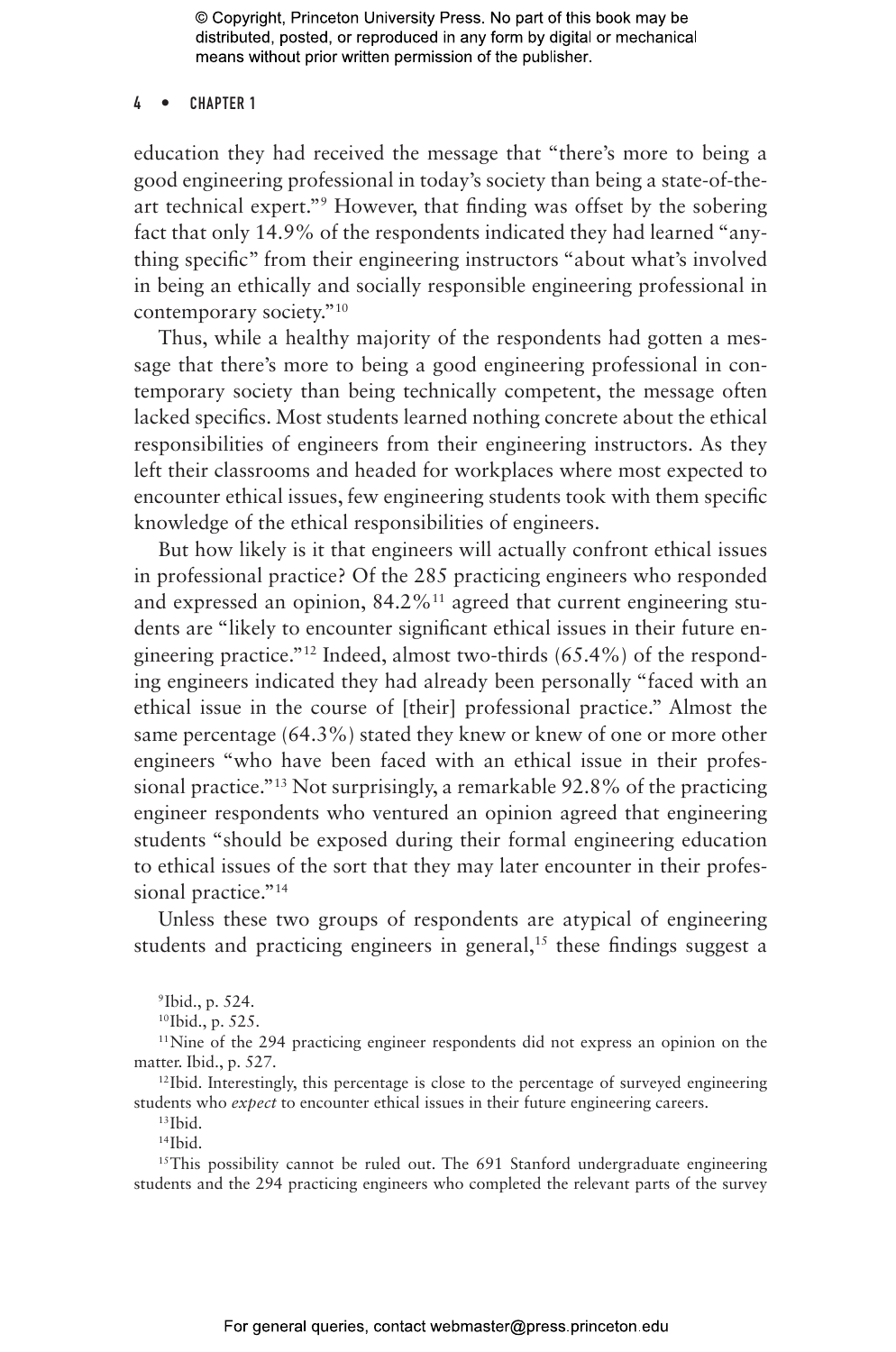### THE ETHICS GAP IN ENGINEERING • 5

serious disconnect: between the levels of engineering-student expectation and practicing-engineer experience of being confronted by ethical issues in engineering work, and the amount of effective engineering-related ethics education provided to U.S. undergraduate engineering students.

# IMPORTANCE

I shall proceed on the assumption that this disconnect persists<sup>16</sup> and is substantial. Why is it important to bridge or at least narrow the gap between engineering-related ethics education and the ethics realities of contemporary engineering practice?

First, as the case studies in Chapter 4 make clear, misconduct by engineers sometimes contributes to causing significant harm to society. Making engineering students aware of ethical challenges in engineering practice and illustrating the serious social costs attributable to engineering misconduct could help prevent or lessen some of those societal harms.

Second, it makes sense for engineering students to learn upstream, for example, during their undergraduate studies, about material pertinent to challenges they are likely to face downstream, such as being faced with ethical issues during their engineering careers. For many years there was a disconnect between engineers' need for good technical writing and other communications skills, and the scarcity of training dedicated to cultivating such skills in undergraduate engineering education. Happily, in recent years technical communication classes and programs for undergraduates have emerged in a number of U.S. engineering schools, to the benefit of those able to access them. The same attention should be given to cultivating engineering-related ethics awareness and skills as it eventually was to technical communications skills. Failure to nurture the former does as much a disservice to engineering students as did failure to develop the latter. It sends them out into engineering workplaces ill-equipped to recognize and effectively grapple with another important type of professional challenge they are likely to face.

Third, acquiring intellectual resources useful for making thoughtful ethical judgments about engineering conduct can help empower engineers

questionnaire were not probabilistically random samples of the populations of U.S. undergraduate engineering students and U.S. practicing engineers, respectively.

<sup>&</sup>lt;sup>16</sup>This disconnect might have decreased if a widespread increase in meaningful engineering-related ethics education had occurred since 2001. However, to the best of the author's knowledge, this has not happened.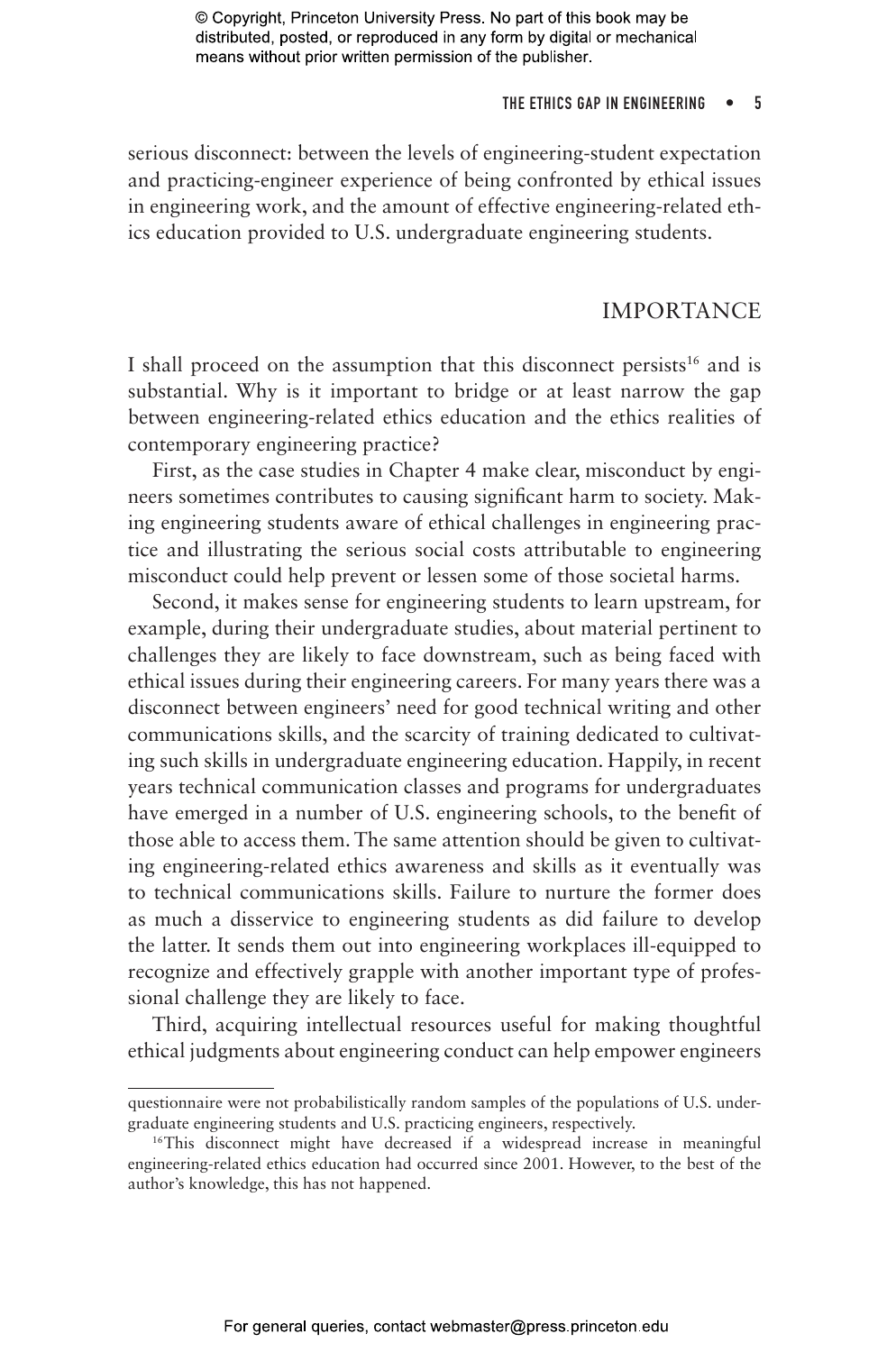6 • Chapter 1

to make up their own minds about the ethical acceptability of prevailing workplace culture and practices. Engineers who lack the skills to make thoughtful ethical judgments about questionable features of workplace culture or suspect work practices are more likely to yield to pressure to go along with prevailing attitudes and practices.

Fourth, equipped with an understanding of responsible engineering decision-making and practices, young engineers in the job market can better assess how committed the firms recruiting them are to supporting ethically responsible engineering work. It would be useful for would-be ethically responsible engineering students and practicing engineers in the job market to know to what degree the firms they are considering joining expect and exert pressure on their new engineer-employees to follow orders uncritically, even when the engineers have concerns about the ethical acceptability of some of the tasks they are assigned.

Fifth, the ability to recognize and comprehend the ethical issues in an engineering situation should make *inadvertent* irresponsible behavior by engineers less frequent. That recognition and understanding will diminish appeals to the classic excuse "I didn't realize there were ethical issues involved in that situation." Presumably, some engineers who are able to recognize ethical issues in professional practice will choose to avoid conduct they deem ethically irresponsible.

Sixth, a quite different kind of reason for the importance of bridging the ethics gap in contemporary engineering is that in recent years, pressure to provide engineering students with opportunities to study ethical issues in engineering has grown. This pressure stems from multiple sources:

- In a 2003 request for proposals, the U.S. National Science Foundation (NSF) stipulated that each group of universities submitting a proposal for funding to establish a network of nanotechnology research laboratories had to indicate how it was going to "explore the social and ethical implications of nanotechnology" as part of its mission.<sup>17</sup>
- In 2004, the U.K. Royal Academy of Engineering recommended that "consideration of ethical and social implications of advanced technologies . . . should form part of the formal training of all research students and staff working in these areas."18

<sup>17</sup>http://www.nsf.gov/pubs/2003/nsf03519/nsf03519.pdf.

<sup>&</sup>lt;sup>18</sup>The Royal Society and the Royal Academy of Engineering (2004), Recommendation 17, p. 87.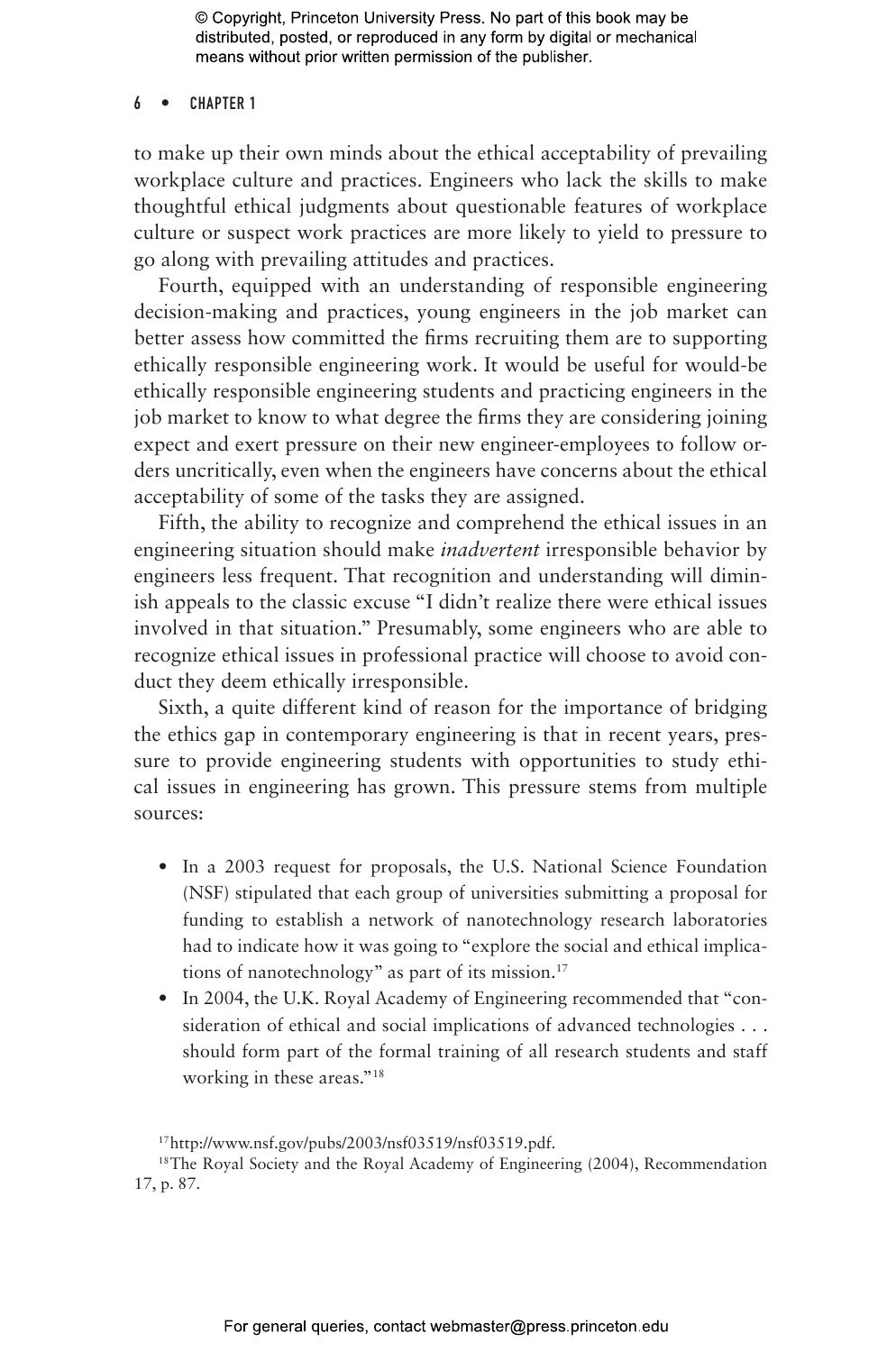## THE ETHICS GAP IN ENGINEERING • 7

- In 2006, a survey of 1,037 nanotechnology researchers at 13 U.S. universities posed this question: "How much do you believe that study of ethical issues related to science and engineering should become a standard part of the education of future engineers and scientists?" About three-tenths (30.1%) of the respondents replied "quite a bit," while another third (33%) replied "very much."19 This suggests that significant interest in relevant ethics education exists among engineering students and young engineers themselves, not just on the part of accrediting agencies, professional societies, and engineering-related funding organizations.
- In 2009, NSF took a step toward requiring ethics education for engineering students. In implementing the America COMPETES Act of 2007, NSF stipulated that, as of January 2010, when an institution submits a funding proposal to NSF it must certify that it has "a plan to provide appropriate training and oversight in the responsible and ethical conduct of research to undergraduates, graduate students, and postdoctoral researchers who will be supported by NSF to conduct research."<sup>20</sup>
- The U.S. Accreditation Board for Engineering and Technology (ABET) currently requires that engineering programs seeking initial or renewed accreditation of their bachelor's degrees "document" that most graduates of the programs in question have realized 11 "student outcomes." Among them are "an ability to design a system, component, or process to meet desired needs within realistic constraints, such as economic, environmental, social, political, ethical, health and safety, manufacturability, and sustainability [constraints]"; and "an understanding of professional and ethical responsibility."21

In short, there are individual, organizational, and societal reasons why providing engineering students with meaningful engineering-related ethics education makes excellent sense.

# UNFRUITFUL APPROACHES TO BRIDGING THE GAP

It is hoped that the reader is now persuaded that, all things considered, it would be worthwhile to expose engineering students to study of engineering-related ethical issues in their formal education. But even

<sup>19</sup>McGinn (2008), p. 117.

<sup>20</sup>https://www.nsf.gov/bfa/dias/policy/rcr.jsp.

<sup>21</sup>http://www.abet.org/DisplayTemplates/DocsHandbook.aspx?id=3149.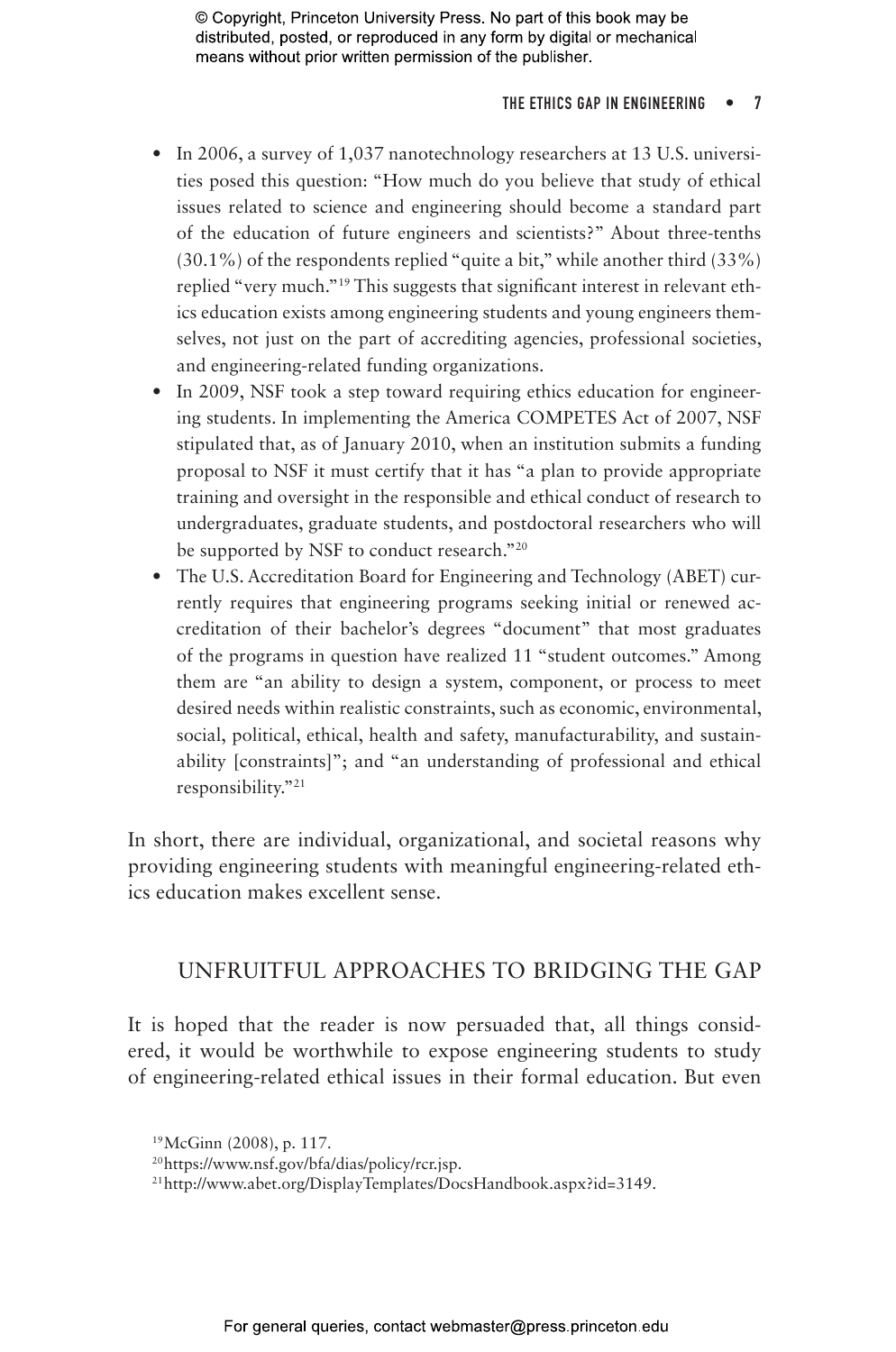8 • CHAPTER 1

if that is so, the question remains: *what kind of approach to providing engineering students with education about engineering-related ethical issues is likely to be fruitful*?

I shall first describe two general approaches to engineering-related ethics education I believe are unlikely to be fruitful and then shall identify and briefly characterize one approach I regard as more promising. The two unfruitful approaches are (1) requiring engineering students to enroll in a traditional philosophy-department ethics course and (2) incorporating engineering-related ethics education into technical engineering classes.

## *Requiring a Typical Philosophy-Department Ethics Class*

Requiring engineering students to enroll in a traditional philosophydepartment ethics course is unlikely to be fruitful. Few such courses in the U.S. pay any attention to ethical issues in engineering. They tend to be concerned with ethical concepts and theories, the nature of ethical reasoning, and the status and justification of ethical judgments. With rare exceptions, the examples explored in such courses rarely involve professional contexts.<sup>22</sup>

It is not surprising that engineering-related examples and cases are typically absent from such courses. Few philosophy-department faculty members in U.S. research universities or liberal arts colleges have substantial knowledge of or interest in engineering (as distinguished from science). The same is true of the kinds of concrete situations in which engineers can find themselves that may give rise to ethical issues. In more than four decades of teaching at Stanford University, to the best of my knowledge no ethics course offered by the Department of Philosophy has paid any attention to ethical issues in engineering. I suspect that the same is true of philosophy-department ethics courses at virtually all U.S. universities and colleges.<sup>23</sup> Consequently, requiring engineering students to take a traditional philosophy-department ethics course with the hope

<sup>&</sup>lt;sup>22</sup>The most common exception is that some such courses include exploration of phenomena that arise in medical professional contexts, for example, abortion, assistive reproductive technology, and organ transplantation.

 $23$  Engineering ethics courses are most often taught by instructors in academic units with names like General Engineering; Technology in Society; Engineering and Society; and Science, Technology, and Society, almost always at institutes of technology or universities with large engineering schools. Occasionally, an engineering ethics course is taught in an engineering department, such as computer science and civil engineering.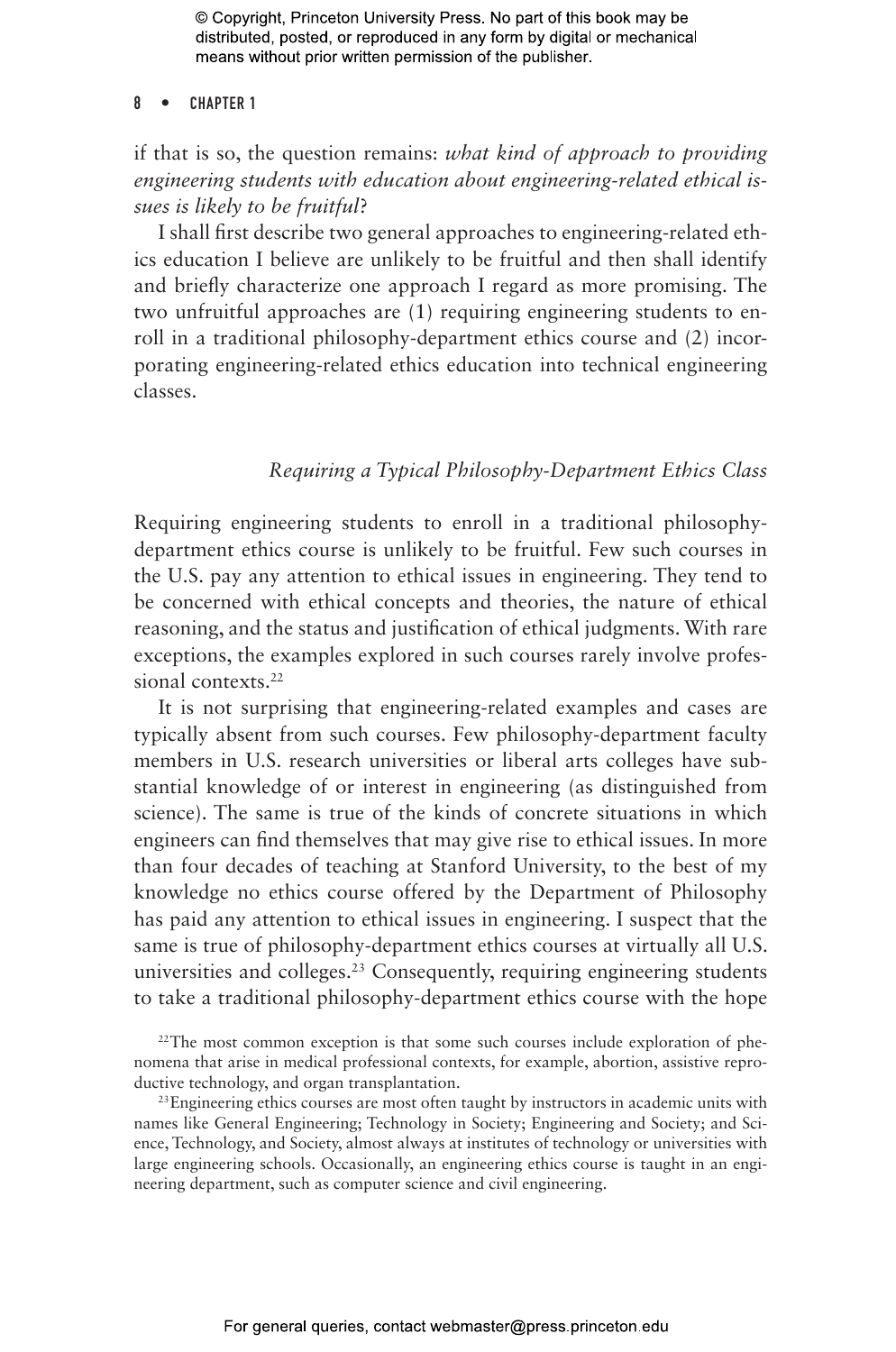### THE ETHICS GAP IN ENGINEERING • 9

they will learn something useful about ethical issues in engineering would leave it completely up to the student to work out how the ideas and theories explored in such courses apply to engineering situations. It would therefore not be surprising if most engineering students perceived such courses as irrelevant to their future careers.

# *Integrating Ethics Study into Technical Engineering Classes*

A second option is to attempt to cover engineering-related ethical issues in technical engineering classes. This could be done by a nonengineer guest instructor with expertise in engineering ethics, or by the primary engineer-instructor of the course.

If a nonengineer guest instructor with expertise in engineering ethics provides the engineering-related ethics education, it is likely to be limited to one or two lectures. Unfortunately, class members will almost inevitably perceive the (limited) material covered in such sessions as peripheral to the course. Moreover, the material covered will probably not be well integrated (by the main instructor) into discussion of the technical material encountered elsewhere in the course.

If the course's main engineer-instructor provides the coverage of ethical issues in engineering, then the consideration of ethical issues is likely to be intuitive and not grounded in ethics fundamentals. Having an engineer-instructor cover ethical issues in engineering is an excellent idea in principle; however, in practice it faces two problems: one pedagogical, the other temporal.

First, effectively integrating ethics into a technical engineering class is likely to be more pedagogically demanding for the engineer-instructor than getting back up to speed on a body of technical subject matter with which she or he was once familiar but has forgotten over time. Doing that integration *well* requires a grasp of key ethical concepts and principles, familiarity with a range of ethical issues in engineering, detailed knowledge of various cases, and the ability to apply key ethical concepts and principles to concrete cases in an illuminating way. It is difficult for an engineer (or anyone else) without formal ethics education and teaching experience to acquire such knowledge and ability in short order.

Second, required technical engineering classes are already tightly packed with technical subject matter. Engineer-instructors of such courses often complain that, in their classes as they now stand, they do not have enough time to cover even all the important *technical* subject matter that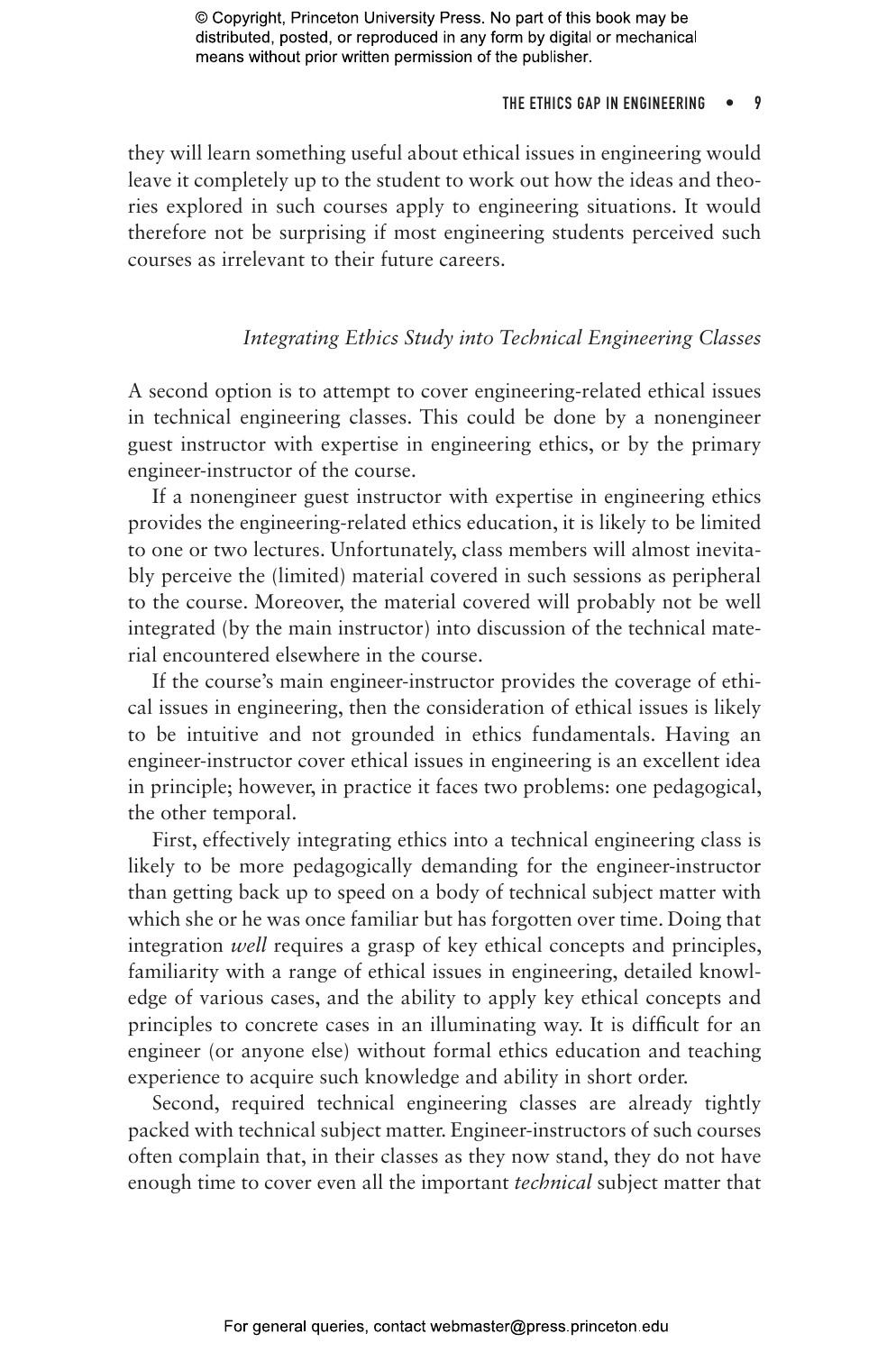### 10 • CHAPTER 1

students need to know. But the more time that is devoted in such a class to studying engineering-related ethics issues, in hopes of making coverage of that topic nonsuperficial, the less time will remain for important technical engineering material. Hence, study of the latter would have to be diluted or truncated. That is extremely unlikely to happen.

Thus, what may sound ideal in principle—having instructors who are engineers provide education about ethical issues in engineering in technical engineering classes—faces serious practical barriers in the real curricular world of undergraduate engineering education.24

# PREFERRED APPROACH

I favor a third kind of pedagogical approach to teaching engineering students about engineering-related ethical issues. In this approach, engineering students explore ethical issues in engineering in a separate course dedicated to such study. They read and discuss at length real-life cases in which engineering-related ethical issues arose, and make presentations on original cases of ethical issues in engineering they have researched and developed. The instructor has expertise and experience in teaching engineering ethics, has an abiding interest in engineering education, and is familiar with the realities of engineering practice. He or she is a full-time engineering school faculty member who believes analysis of ethical issues in engineering and evaluation of engineers' conduct from an ethics viewpoint are important tasks. Further, she or he believes such analysis and evaluation must be carried out with due attention to the specific contexts in which those issues arise and the related actions unfold.

\* \* \*

<sup>24</sup>To "learn how to incorporate ethics into engineering science classes," one mechanical engineering professor attended an Ethics Across the Curriculum Workshop given by Illinois Institute of Technology's Center for the Study of Ethics in the Professions. Shortly thereafter, he added an ethics component to his Automatic Control Systems course. It included exploration of two "Ethics Cases" inspired by actual events. Students were asked to generate a list of possible courses of action open to the engineer(s) who faced an "ethical dilemma" about what to do. The instructor "asked students to vote on their preferred choice" of action in each case. Encouragingly, a survey revealed that most students believed that the course had "increased their awareness of ethics issues." However, given the limited time available in the course for discussion of ethical issues, the "mini-ethics lessons" do not appear to have tried to impart to students any ethics fundamentals that they could draw upon in making thoughtful ethical judgments about engineering conduct in the future. See Meckl (2003).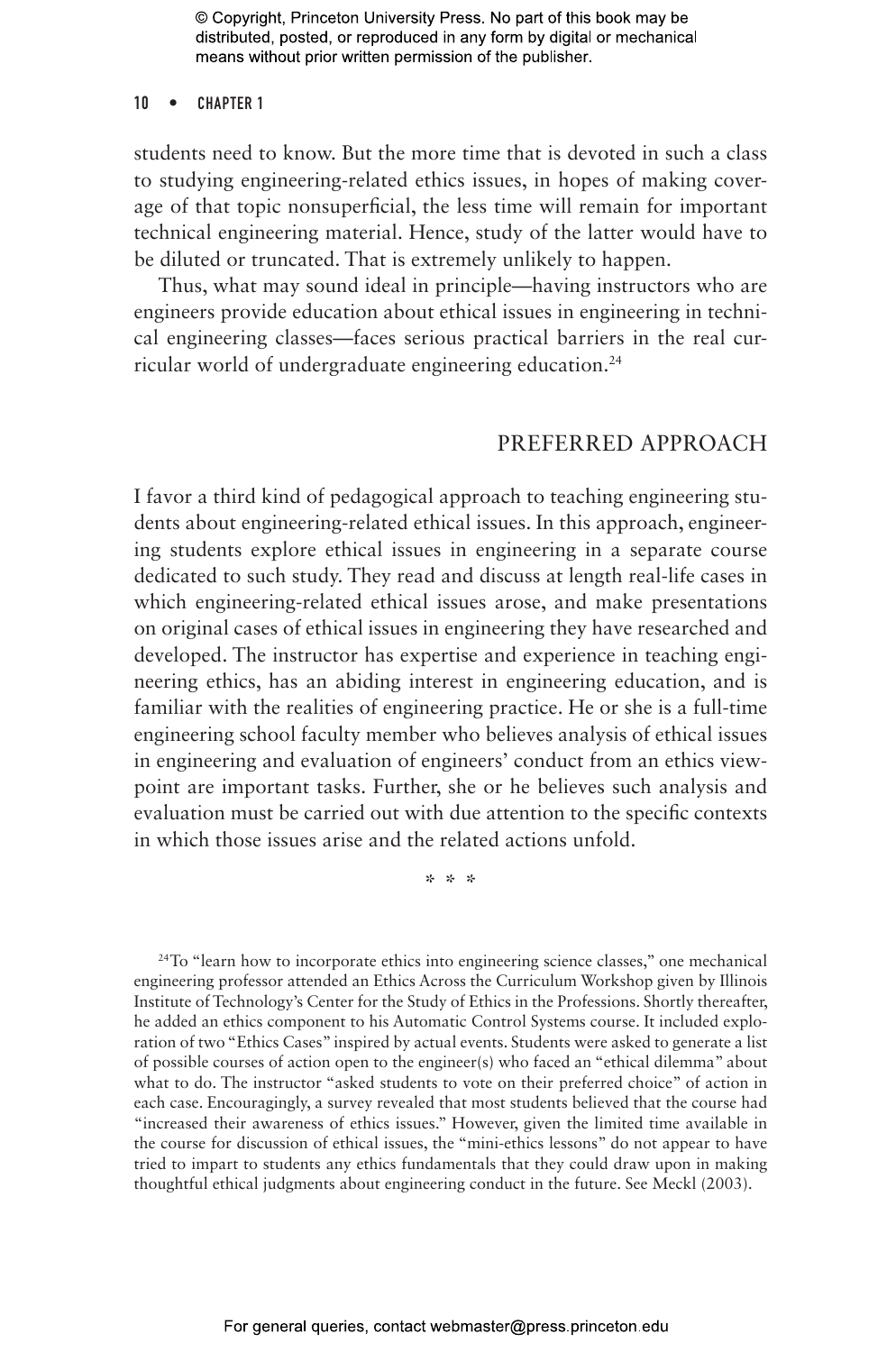### THE ETHICS GAP IN ENGINEERING • 11

Chapters 2 and 3 present background and foundational materials intended to help engineering students and engineering professionals develop the ability to make thoughtful judgments about ethical issues in engineering and related engineering conduct. Then, making use of those materials, Chapter 4 explores a wide range of cases from different fields of engineering and analyzes various ethical issues raised therein. Almost all the cases are real-life ones, and some include engineers speaking in their own voice as they wrestle with the ethical issues involved.

Subsequent chapters discuss noteworthy ideas and lessons distilled from the case studies (Chapter 5), identify resources and options that might be useful to those who care about ethically responsible engineering practice (Chapter 6), and discuss the author's general approach to exploring ethical issues in engineering in somewhat greater detail (Chapter 7).

By reading and reflecting on the wide range of cases presented, and by grasping the intellectual resources used in exploring them, engineering students and practicing engineers should become more aware of and better able to come to grips with the ethical dimension of engineering practice. More specifically, such exposure should also help them develop sensitive antennae with which to detect ethical issues present in concrete engineering situations, and improve their ability to unpack and think clearly, critically, and contextually about such issues. With careful study, engineering students and practicing engineers will acquire concepts and principles that can be added to their personal ethics tool kits and used to come to grips in a thoughtful way with ethical challenges in their professional careers.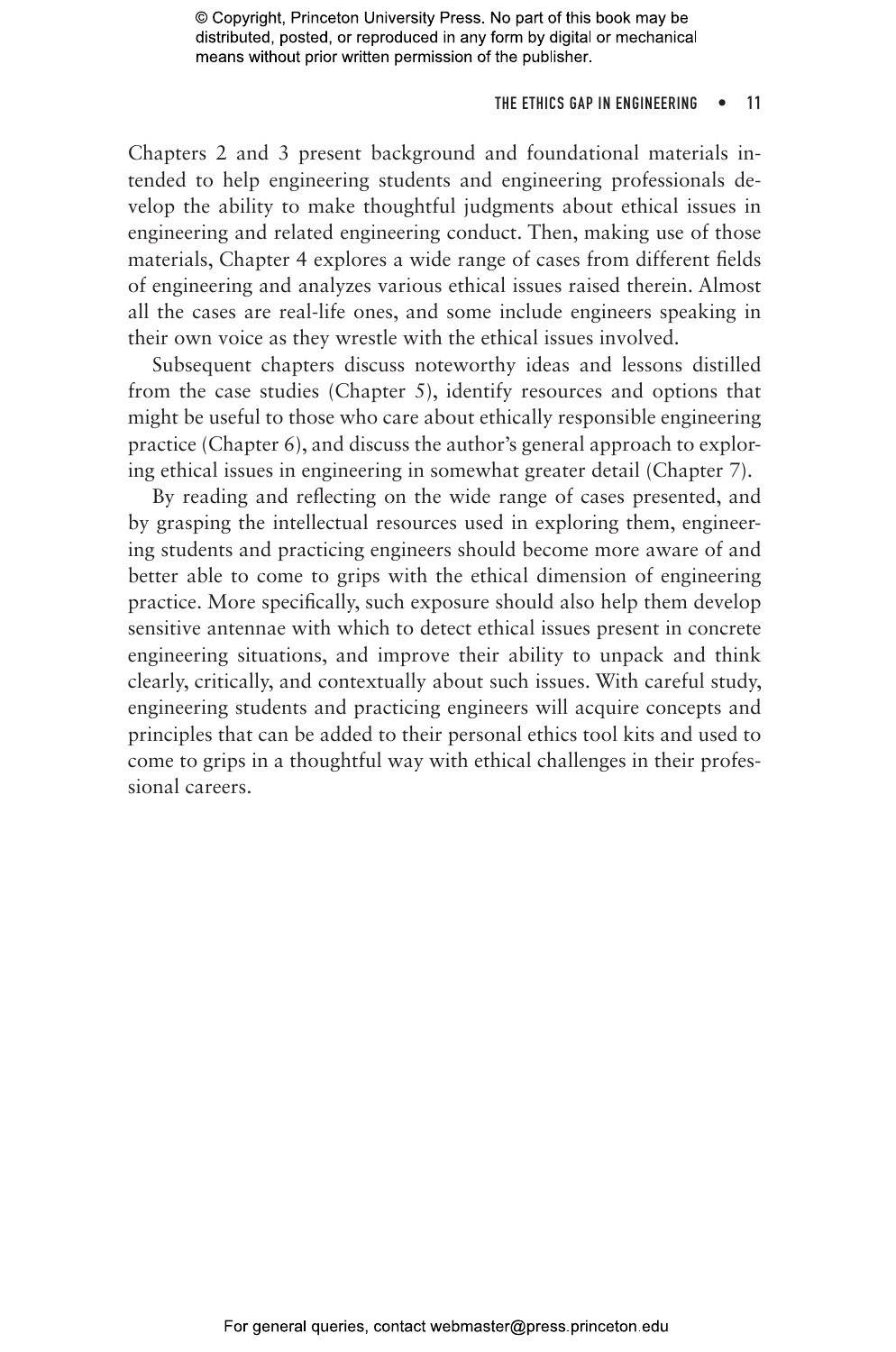# INDEX

ABET, 7, 302 American Association of University Professors (AAUP), 293 American Institute of Electrical Engineering (AIEE), 17 American Society of Civil Engineering (ASCE), 17–18, 194–195 American Society of Mechanical Engineering (ASME), 17–19 Apple Newton MessagePad case, 67–73 —ethical responsibilities of engineers in, 69–72 —FERE1, 71 —FERE3, 71–72 —FERE4, 70 —personal digital assistant (PDA), 68 —product development schedule, 68 —psychologists, 69 —Sculley, John, 67–69 —Silicon Valley work cultures, 71 —work practices, 70–71 Art Dealers Association of America (ADAA), 17 Association for Computing Machinery (ACM), 18–19 Augustine, Norman, 23 background materials, preliminary, 12–21 —ethical, 16–21 —sociological, 12–16 Bay Area Rapid Transit (BART) system, 289–290 Bell Laboratories, 58–59, 61,72 Bhopal disaster case, 92–111 —contributory causal factors, 94 —cultural resources for safety, 110 —cultural systems and, 105, 108 —cultural systems lens, 110 —deaths and injuries, 93 —ethical issues in, 93 —ethical responsibilities of engineers in, 99, 105, 109

—ethically responsible process of international technology transfer (ERPITT), 105, 108 —international technology transfer, 105– 106, 108–110 as cultural transfer, 106 as moving hardware, 106, 108, 110 —methyl isocyanate (MIC), 92–106, 109–111 —Munoz, Edward A., 102–103 —operator manual, 102, —Pareek, Kamal, 95–96, 98–99, 101 —precipitating cause of, 93 —preventive maintenance, idea of, 100, 104, 106 practice of, 99 —sabotage, 1, 94 —safety systems, 94, 100–101 —stage-setting factors, 94, 95–102 —Union Carbide Corporation (UCC), 92– 95, 98–99, 101–103, 105, 109 —Union Carbide of India Limited (UCIL), 92–93, 95–96, 98–99, 101–103, 105, 109, 111 —zoning, social institution of, 96, 104, 106 bioengineering, 24, 59, 244–249, 253, 255, 261–263 bioengineering R&D —participating in, ethical issues related to, 261–263, 284–286 —publishing results of, ethical issues related to, 261–263, 284–86 biological engineering, 40, 244 Blankenzee, Max, 289 —BART automatic train-control system, 289 —IEEE CSIT Award, 290 Boeing 787 Dreamliner, 122 Boisjoly, Roger, 116–121 —AAAS Award, 117–118 —acceptable risk, criterion for, 120 —caucus, offline, 114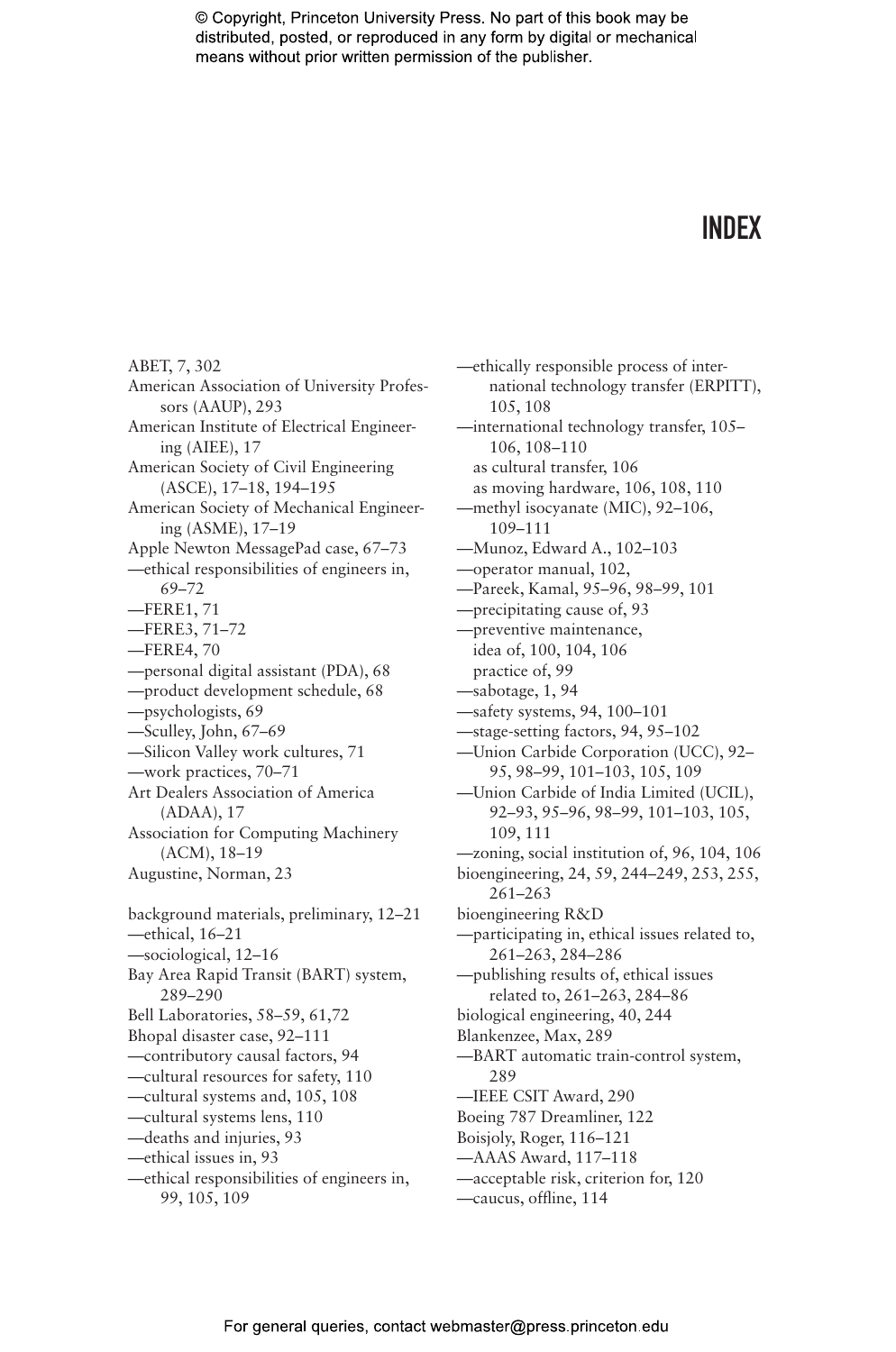#### 330 • Index

Boisjoly, Roger (*continued*) —Challenger and, 116–119 —Unger, Stephen and, 118 —whistleblowing in-house, 116–117 post facto public, 117 Bratton, Joseph K., Col., 212 Bruder, Robert, 289 —BART automatic train-control system, 289 —IEEE CSIT Award, 290 Bucciarelli, Louis, 302–307 —concerns failure to recognize engineering work as social process, 304 myth-making about whistleblowers, 304 neglect of social context of engineering, 304 seeking root causes of engineering successes and failures, 305 —critique of traditional ethics education for engineers, 302–305 —engineering work as a social process, 305 —examples Airbus software, 303 *Challenger*, 303–305 —exposing students to social complexities of engineering practice, 303 Cadillac deVille/Seville engine-control case,  $43 - 50$ —carbon monoxide and, 43–44 —catalytic converters, 43, 45–46 —cognitive myopia, 48 —demarcation of system boundary for design work, 47–49 —engine-control chip (ECC), 43–49 —ethical responsibilities and, 44, 47, 49 —General Motors, 43 —public harm of aggregation, 48–49 cause —concept of, 41 —contributory causal factors, 41 immediate/precipitating/proximate/ triggering, 41 stage-setting, 41 *Challenger* disaster case, 111–124 —acceptable risk, 119–122 —Boisjoly, Roger, 116–121 —cause of contributory causal factors: booster joint design flaw, 116–117; normalization

of risk, 120; organizational complacency, 117; political-economic interests, 116; routinization of the experimental, 115, 123; weather, 113 immediate technical cause, 112 —economization of technical decisionmaking, 113–115 —ethical responsibilities in FERE1 and, 116, 121, 124 FERE2 and, 117, 121, 124 FERE3 and, 119, 124 —Hardy, George, 114 —Lund, Robert, 113–114, 116 —Mason, Jerald, 114, 304 —Morton-Thiokol Inc., 113–119, 122– 124, 279, 303–306 solid rocket boosters, 113, 306; sole supplier to NASA of, 114 —Mulloy, Lawrence, 114, 120–121 —NASA, 113–120, 122–123 —negligence, 274 —normalization of risk, 119–120 —offline caucus, 114, 116, 118, 124, 303, 305–306 —organizational culture and, 123 —O-rings, 112–113, 116, 119–121, 124, 304 —politicization of technical decisionmaking, 115 —routinization of the experimental, 122–123 —solid rocket boosters, 113, 306 —teleconference and launch authorization decision, 113–114, 303–304 —whistleblowing, 116–119 Citicorp Center (CC) tower case, 80–92 —building code, N.Y.C., 82 —butt-welded vs. bolted joints, 83, 86, 199 —engineering design normal, 89 radical, 89 —ethical issues in, 84 —FERE1 and, 89–91 —FERE2 and, 83–84, 92 —FERE3 and, 85–86, 92 —flawed structural design, 82 —Hartley, Diane, 82 —informing the public and FERE3, 85–86 —Kuhn, Thomas, 87 disciplinary paradigm, 87 —LeMessurier, William, 81–89, 91–92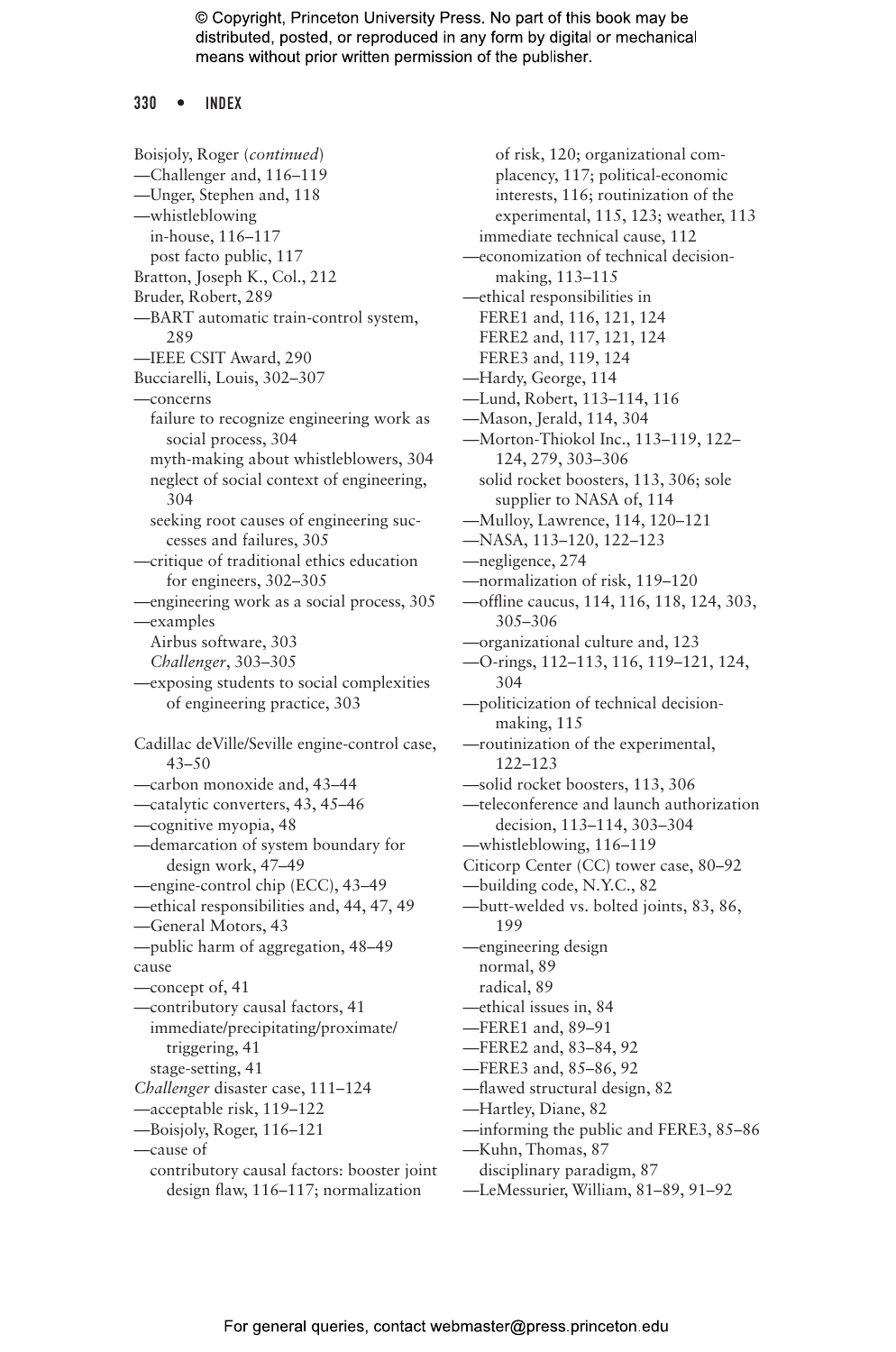cognitive, 87–89 organizational-cultural, 86–87 —paradigm-departing engineering design ethical responsibilities and, 89 —quartering winds, 82 —retrofitting building, 83 —risk, 83 —sixteen-year storm, 83 —structural changes, approval of, 83 —whistleblowing FERE2 and, 83 Clean Air Act, 43, 205, 206, Clean Water Act, 212, 295 coauthors —ethical responsibilities of, 62–63 coauthorship practices, 61–64, 67 codes of engineering ethics, 16–21 —changes in, 17–18 —letter and spirit of, 20 —tax codes and, 20 —vagueness in precepts, 19–20 cognitive myopia, 48, 109 collaborative research practices at Bell Laboratories case, 58–72 —acknowledgment vs. coauthorship, 64 —coauthorship practices and ethical responsibilities regarding collaborators, 64 lab directors, 65 providers of enabling resources, 62 —Committee Report, 58–62, 64–65 —engineering research in contemporary society, 66 —ethically questionable research practices, 61 —fabrication, falsification, and plagiarism (FFP), 59–60, 65–66 —International Committee of Medical Journal Editors (ICMJE) recommended authorship criteria, 63 —research misconduct, 58–59, 64–65, 67 definition of, 59–60 kinds of, 60 —Schön, Jan Hendrik, 58–67 —Sohn, Lydia, 59 composite-material bicycle frame case, 124–137 —Brown, Bill, 124–125 contract with Velo, 125 meeting with Smith and Velo's technical staff, 125 optimization, 126, 131–134

option disclosure, 134–135 problem redefinition, 135–136 "simple business ethic," 127 —Clark, Charles, 126 —ethical responsibilities of secondary engineering consultants, 136 —FERE4 and, 134 —Jones, Jim, 125 design ego, 132 order to Brown, 132 —models of ethically responsible engineering professional following marching orders, 136 fulfilling FEREs in engineering practice, 136–137 —Smith, Steve, 124–127, 130–131, 137 —Velo, 124–132, 134–137 conflict of interest, 280–282 —apparent vs. real, 281 —financial, 281 —intellectual, 281 —SDI case and, 54–55 —TRW case and, 184–185 —Westway case and, 209–211 Constant, Edward, 133 construction, fast track, 197 context —multiple dimensions of, 310–311 —multiple levels of, 310–311 contributory causal factors, 41 —enabling, 41 —precipitating or initiating, 41 —stage-setting, 41 Copp, Harley, 154, 157 cultural resources for safety, 110, 284, 287 —mismatch of in international technology transfer, 105–106, 108 culture, 103 —as cultural system, 104 Danchick, Roy, 180, 184 decontextualization, senses of, 277–278 DeGeorge, Richard, 156 —conditions for public whistleblowing to be an engineer's presumptive ethical responsibility, 157–158 —conditions for public whistleblowing to be ethically permissible for an engineer, 157 derivative ethical responsibilities of engineers, 22–23, 267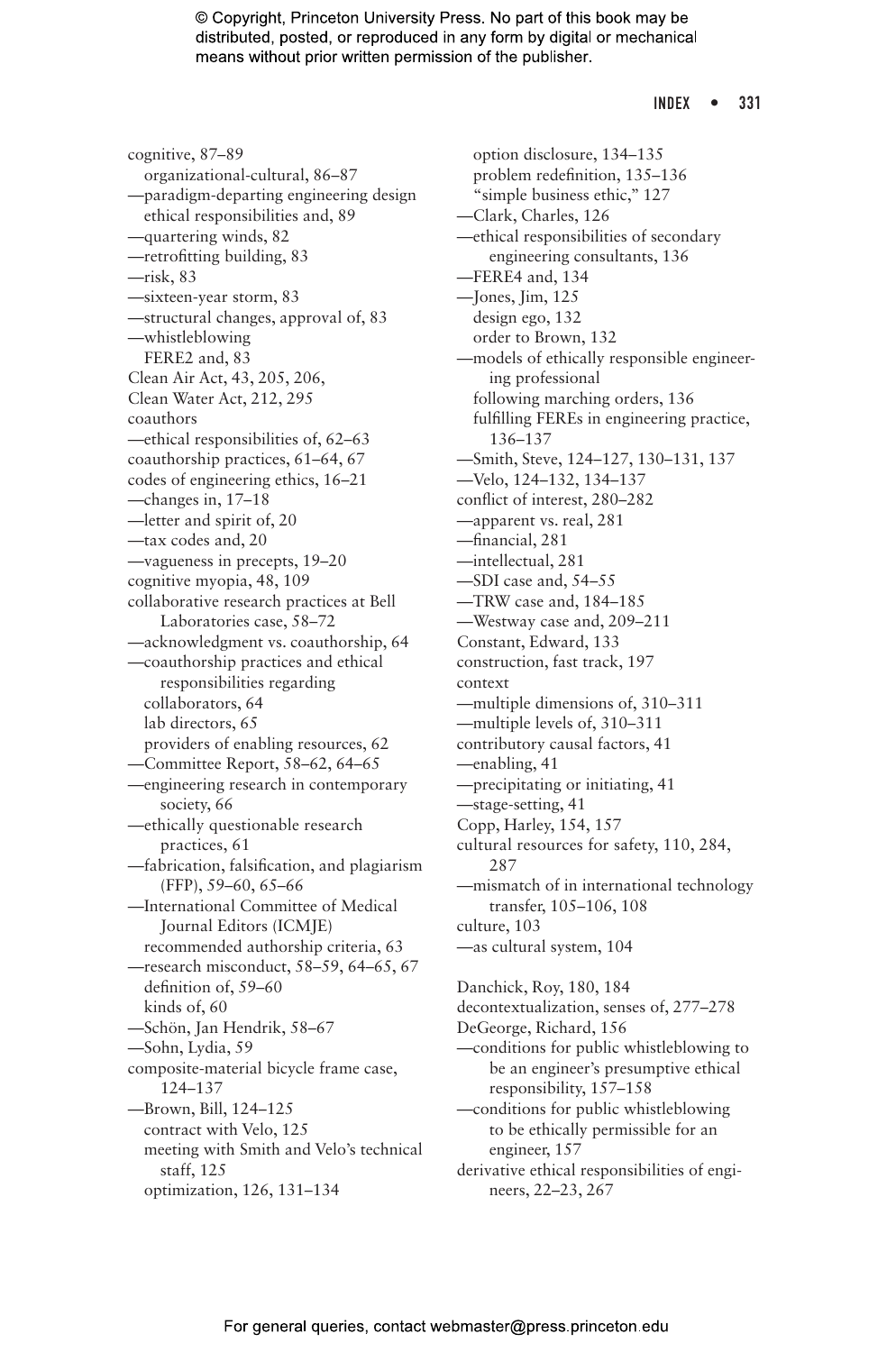### 332 • Index

design, engineering —normal/conventional, 87, 89 —radical/revolutionary/paradigmdeparting, 133 —role of marketing considerations in, 155 design ego/hubris, 132 design for —ethical compatibility (DFEC), 78 —local cultural compatibility (DFLCC), 217–221 —manufacturability (DFM), 78 —sustainability, 284 Dore, Ronald, 107 due diligence, 47, 56, 251, 254 Dueber, John, 247, 249, 253–254 Edgerton, Virginia, 290 Einstein, Albert, 310 employee database management system (DBMS) case, 73–80 —design for ethical compatibility (DFEC), 78 —Diane, software engineer, 73–77, 80 —ethical issues in, 74 —ethical responsibilities of DBMS designer, 74 —FERE1 and, 74 —FERE2 and, 74, 76 —FERE3 and, 74 —FERE4 and, 75 —level of built-in security, 73 "weak security," 74 —privacy, 74 —risk of harm to employees, 74 —sensitive data, 73, 74 —unauthorized access to sensitive data, 74 employer interests, 75 —illegitimate, 75 —legitimate, ethical responsibilities of engineers and, 75 Endangered Species Act, 295 Engineer Doe, 231, 234–239 engineering —biological, 244 —education, undergraduate, 5 —misconduct in general situational factors conducive to, 286–287 harm and, 23–26 —profession of, sociological changes in, 12–16 —research, ethical issues related to, 284–286

—workplaces, cultures of, 279–280 engineering conduct, making ethical judgments about —code-of-ethics approach, 16 —ethical-responsibilities approach, 22–23 —foundational-contextual ethicalresponsibilities approach, 307–309 FEREs and, 26–38 likely harm-and-well-being-related consequences and, 309 macrosocietal features and, 309 social-organizational features of engineering work and, 309 sociotechnical features of engineering work and, 308 engineering decision-making —economization of, 113–115, 278 —politicization of, 113–115, 278 engineering design —ego/hubris in, 132 —for ethical compatibility, (DFEC), 78 —for local cultural compatibility (DFLCC), 217–221 —for manufacturability (DFM), 78 —normal, 89, 273 —radical/revolutionary, 89, 267 —role of marketing considerations in, 155 —for sustainability, 284 engineering product or system, experimental: routinization of, 122–123 engineering societies, professional —codes of ethics of, 16–21 —support for ethically responsible engineering practice, 288–290 engineering successes and failures, seeking "root causes" of, 305 engineering work —contexts of, 310–311 multiple dimensions of, 310–311 multiple levels of, 310–311 —changing locus of, 12–13 engineers —autonomy of, 13 —changing career paths of, 13–14 —conflicts of interest, 13 —consulting, derivative ethical responsibilities of, 55, 136 —ethical responsibilities of derivative, 22 fundamental, 26–39 —large-scale organizations, 12–14 —minority, 15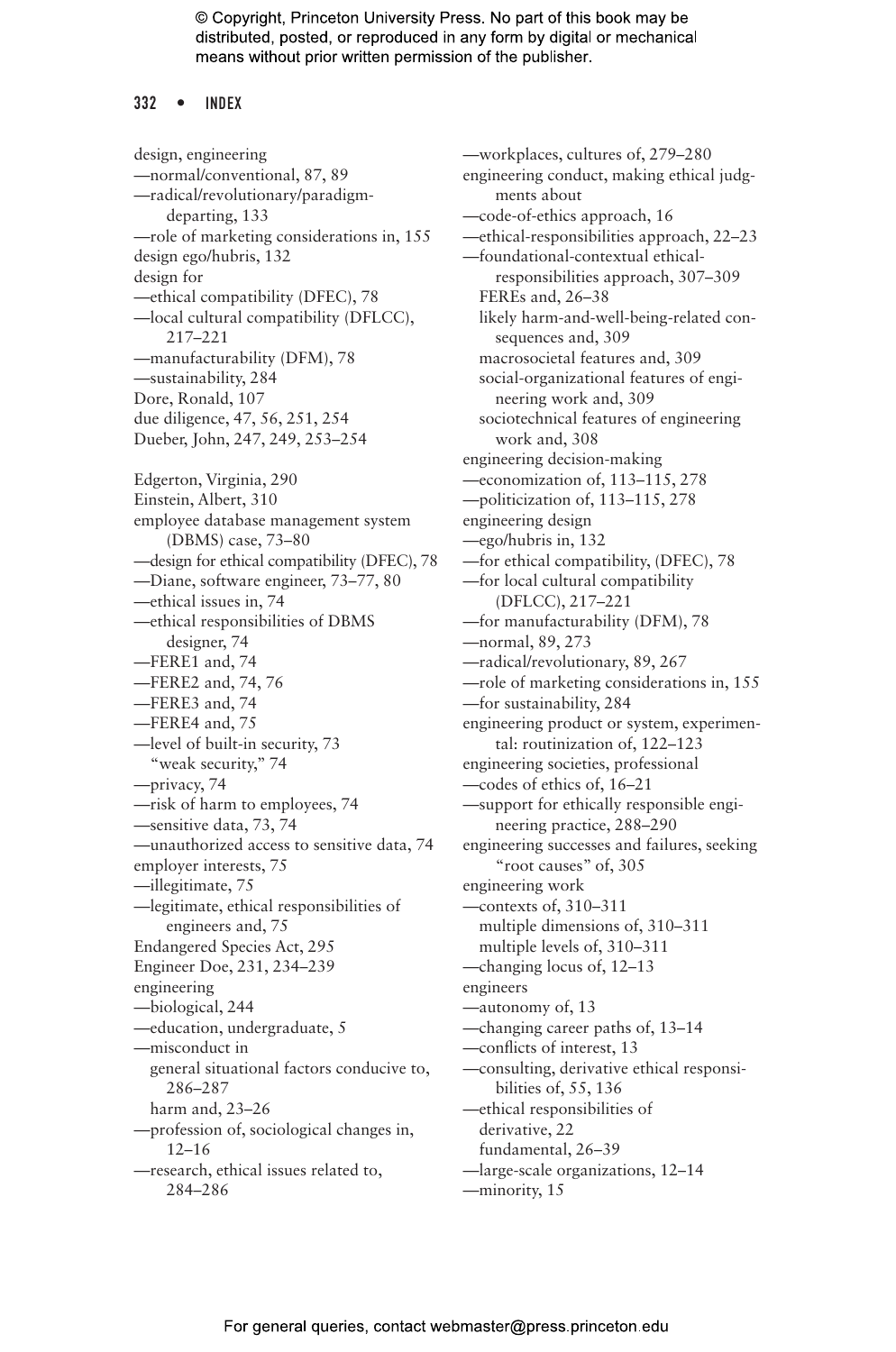#### Index • 333

—socialization of young, 17 —start-up firms, 15 —women, 15 Engineers for a Sustainable World, 227 Engineers Without Borders, 227 environmental impact statement (EIS), 295 Environmental Protection Agency (EPA), 202, 295 ethical issues —concrete engineering situations, 11 —engineering-related, 26 —harm and, 23–26 —senses of, 23–26 ethical issues in engineering —case studies of Apple Newton MessagePad, 67–73 Cadillac engine-control chip, 43–50 *Challenger* space shuttle, 111–124 Citicorp Center building, 80–92 collaborative research practices at Bell Labs, 58–67 composite-material bicycle frame, 124–137 employee database management system, 73–80 Ford Pinto, 149–161 Google Street View, 228–244 Kansas City Hyatt Regency Hotel walkways, 187–201 Manhattan Westway project, 201–216 nanotechnology, 137–149 neural enhancement, 255–264 opioid biosynthesis, 244–255 product design for rural Kenyan farmers, 216–228 SDI battle management software, 50–58 Topf & Sons cremation ovens, 161–175 TRW and the U.S. ballistic missile defense system, 175–187 Union Carbide Bhopal plant, 92–111 —definition of, 24 —general kinds of conflict of interest, 280–282 consultant prioritization of private and public interests, 54–57 design compatibility with ethical values, 282–284 economization of technical judgment, 113–115, 278 integrity in communicating research findings, 60, 284–286

politicization of technical judgment, 113–115, 278 precaution in paradigm-departing engineering design work, 273–274 public whistleblowing, 269–270 relationship of engineer to those at risk of harm from her/his work, 35–36 situating engineering work in its full context, 310–311 —study of, 23–24 ethical responsibilities of engineers —derivative, 22 —fundamental, 22, 26–38 FERE1, 28–34 FERE2, 34–35 FERE3, 35–36 FERE4, 36–38 ethical responsibilities of nanotechnology researchers —macrosocial level, 143–148 —mesosocial level, 142–143 —microsocial level, 140–142 ethically questionable research practices, 61 —coauthorship practices, 61–65 ethically responsible engineers, would-be —resources and options for, 288–301 case studies, 288 employment-related options, 299–300 legislative, 294–298 organizational, 288–294 personal, 301 role models, 301 wrongful termination suits, 298–299 ethics —fundamentals, 23–26 ethical issue, definition of, 24 ethics as a cultural institution, 24 FEREs, 26–39 harm, 25–26 —tool kit, 11 ethics antennae, 11, 20, 26 ethics education, engineering-related —conventional ethics courses, 8–9 —preferred approach, 10 —technical engineering courses, 9–10 "ethics gap" in contemporary engineering —evidence for, 3–5 —meaning of, 3

fabrication, falsification, and plagiarism (FFP), 59, 65–67 Facchini, Peter, 247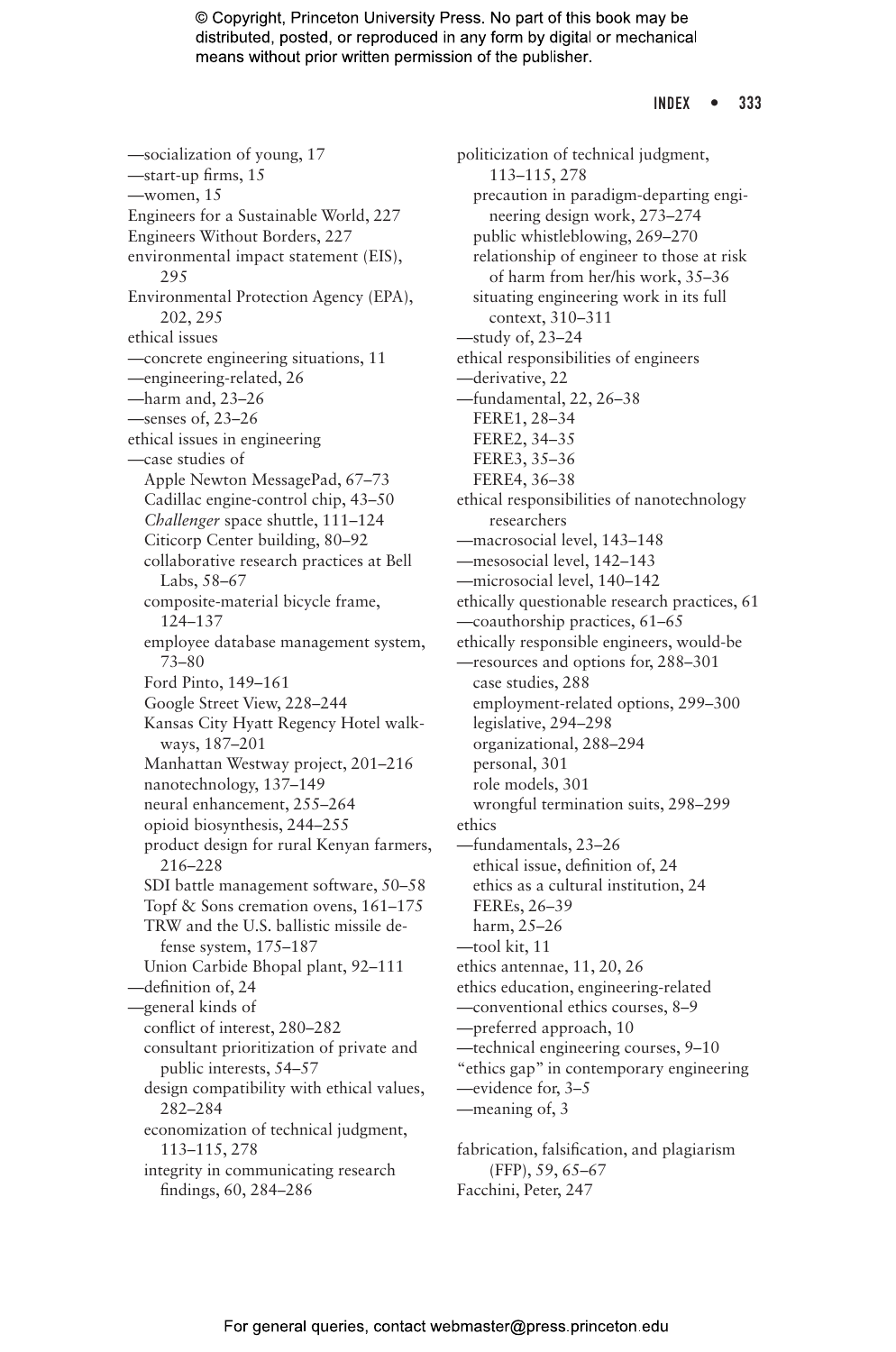### 334 • Index

False Claims Act (FCA), 294 Fisher, Martin, 216–219, 221–223 Ford Pinto case, 149–161 —compression of new-car development cycle, 156 ethical responsibility of engineers related to, 160 —conditions for public whistleblowing to be a presumptive ethical responsibility of an engineer, 157–159 —conditions for public whistleblowing to be ethically permissible for an engineer, 157 —Copp, Harley, 154, 157 —FERE1 and, 154 —FERE2 and, 154 —FERE3 and, 154 —fuel tank, 150–156 marketing considerations in choice of location of, 152 UCLA research into location of, 151 —Iacocca, Lee, 149, 156 —Mercury Capri, 151–154 —number of fatalities linked to fuel tank explosion, estimates of,151 —Olsen, Francis G., 155 —safety testing, 152–153 —"upstream acquiescence, downstream misfortune" pattern, 156, 159–160 Foreign Corrupt Practices Act (FCPA), 294–295, 298 fundamental ethical responsibilities of engineers (FEREs), 26–38 —FERE1, 28–34 —FERE2, 34–35 —FERE3, 35–36 —FERE4, 36–38 *Garcetti v. Ceballos*, 296–297 General Motors, 43, 214, 292–293 Gillum, Jack, 191–196, 200 Griesa, Thomas, Judge, 203–204, 209, 213 Griffis, Fletcher, Col., 203–204, 211–214, 216 Google —blog, 231, 236 —engineering workplace culture, 238, 243 —Maps, 228 —pixilation technology, 239 —Street View, 228–229 Google Street View case, 228–244 —Canada, 229 —Communications Act (1934), 230, 238

—Conroy, Stephen, 233 —conditional ethical acceptability, 240 —court cases Swiss Federal Supreme Court, 239–240 U.S. Attorneys General lawsuit, 240–241 —data collected, kinds of digital photographic images, 231–232 Wi-fi local area network-related data, 233 —Dutch Data Protection Agency, 235 —Engineer Doe, 234 design document, drafts of, 234 —Federal Communications Commission, Enforcement Bureau of, 230 report of, 231 —Germany, 229–230 —Google engineering workplace culture, possible role of, 238, 241 —location-based services, 234 —negligence, 235–238 —payload data, 233 —pixilation technology, 229 —precautionary steps, 232 —privacy, 229–231, 233–236, 239–241 —Stroz Friedberg, 230 —as trumping factor, 242 —wardriving, 233–234 Government Accountability Project, 291 Hardy, George, 114 harm —aggregative, 48–49, 225–226 —alerting and informing about the risk of, 28, 35, 46–47, 69, 71–72, 74, 76, 92, 100, 111, 119, 156, 161, 222, 255, 266, 272 —causing, 41–42 —comprehensive, 25 —creating an unreasonable risk of, 28–29 —forms of, 25 —meaning of, 25 —narrow, 40 —prevent, try to, 34–35 —private or individual, 25 —public or societal, 25, 182 Hartley, Diane, 82–83 HINDs, 145–147 hired gun, 75, 225, 227, 273 Hjortsvang, Holger, 289 —BART's automatic train-control system, 289 —IEEE CSIT Award, 290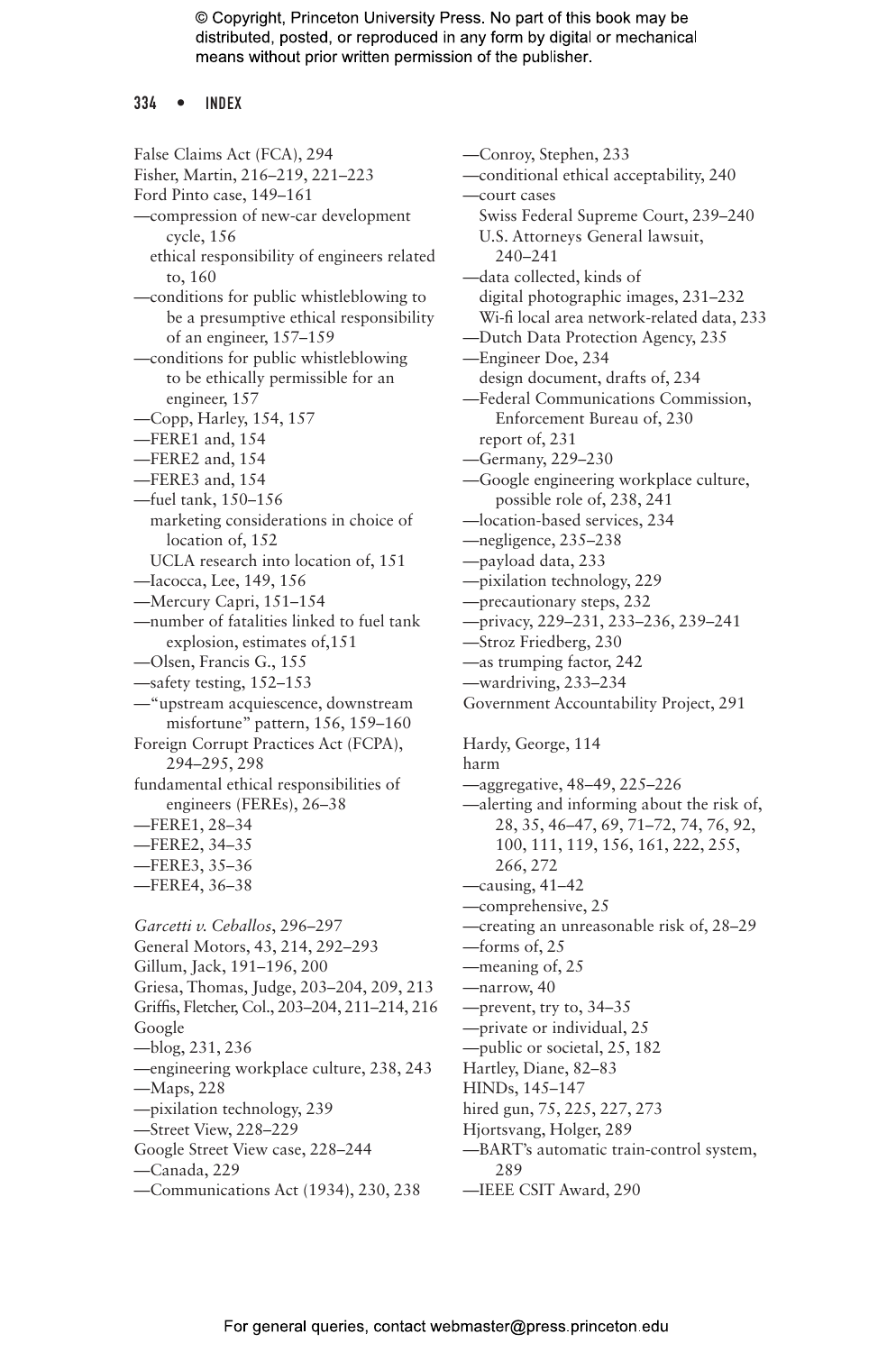#### Index • 335

home-brewing, 247, 252 hype, 142, 149 Iacocca, Lee, 149, 156, IEEE —BART case and, 289 —Code of Ethics, 19 —Committee on the Social Implications of Technology (CSIT), 290 —Ethics and Member Conduct Committee, 293 —Ethics Committee, 291 —ethics hot line, 293 —ethics support fund, 293 —formation of, 19 Indian Institute of Technology (IIT), Kanpur, 223 Innovations for rural Kenyan farmers case, 216–228 —adaptation of design to local cultural milieu, 219, 221 —appropriate technology movement, 217 —contrast with UCC Bhopal case, 221–222 —design for ethical compatibility (DFEC), 221 —design for local cultural compatibility (DFLCC), 222 building-block press, 218 micro-irrigation pump, 219 oil-seed press, 218 —design for manufacturability (DFM), 221 —ERPITT and, 221 —ethical responsibility of engineers in more developed countries, 222–226 —FEREs, 216, 219, 221–222, 226 —Fisher, Martin, 216–217, 221–223, 226– 227, 278, 283 FERE1 and, 219 —income as development, 217 —Kickstart International, 217–222, 283–84 Technology Development Centre, 222 —*pro bono* engineering work, 227 —role of engineering in alleviating global poverty, 216 —social capital, 225 —social goods, consensual, 225 ideal of universal access to quality basic engineering services, 226

Intelligent Vehicle Highway System (IVHS), 76 —privacy and, 77 International Committee of Medical Journal Editors (ICMJE), 63 —authorship criteria, 63

#### Johnson, Samuel, 310

Kansas City Hyatt Regency Hotel walkways case, 187–201 —approval of change request, 192–197 —building industry and related professional associations and, 197–198 —change in design of rod-and-box-beam connections, 191–197 —Citicorp Center and, 199–200 —collapse of, 188–189 —deaths and injuries, 188 —derivative ethical responsibilities of engineers in, 191, 196, 198–200 —design for manufacturability (DFM), 221, 283 —drawings original, 190–191 revised, 191–197 —Duncan, Daniel, 192–194, 196, 200 —Engineer of Record/owner ethical responsibilities of, 191, 194 seal of approval of, 192, 193 —ethics of precaution, the, 194 —FERE1 and, 194 —FERE2 and, 196 —G.C.E. International, 191–193, 196 organizational structure of, 194 workload and available personnel, 196, 199 —Gillum, Jack, 191–196, 200 explanation of what went wrong in Hyatt Regency episode, 195–196 —hanger rods through box beams, 188 —Havens Steel, 191–193, 195, 200 change from 1-rod to 2-rod connections, 191–193 technical work outsourced by, 195 —safety, 191, 193, 199 —skywalks, 188–189, Ketcham, Brian, 205–209, 216 Kickstart International, 217–222, 283–84 Kuhn, Thomas, 87

—dominant paradigm, 87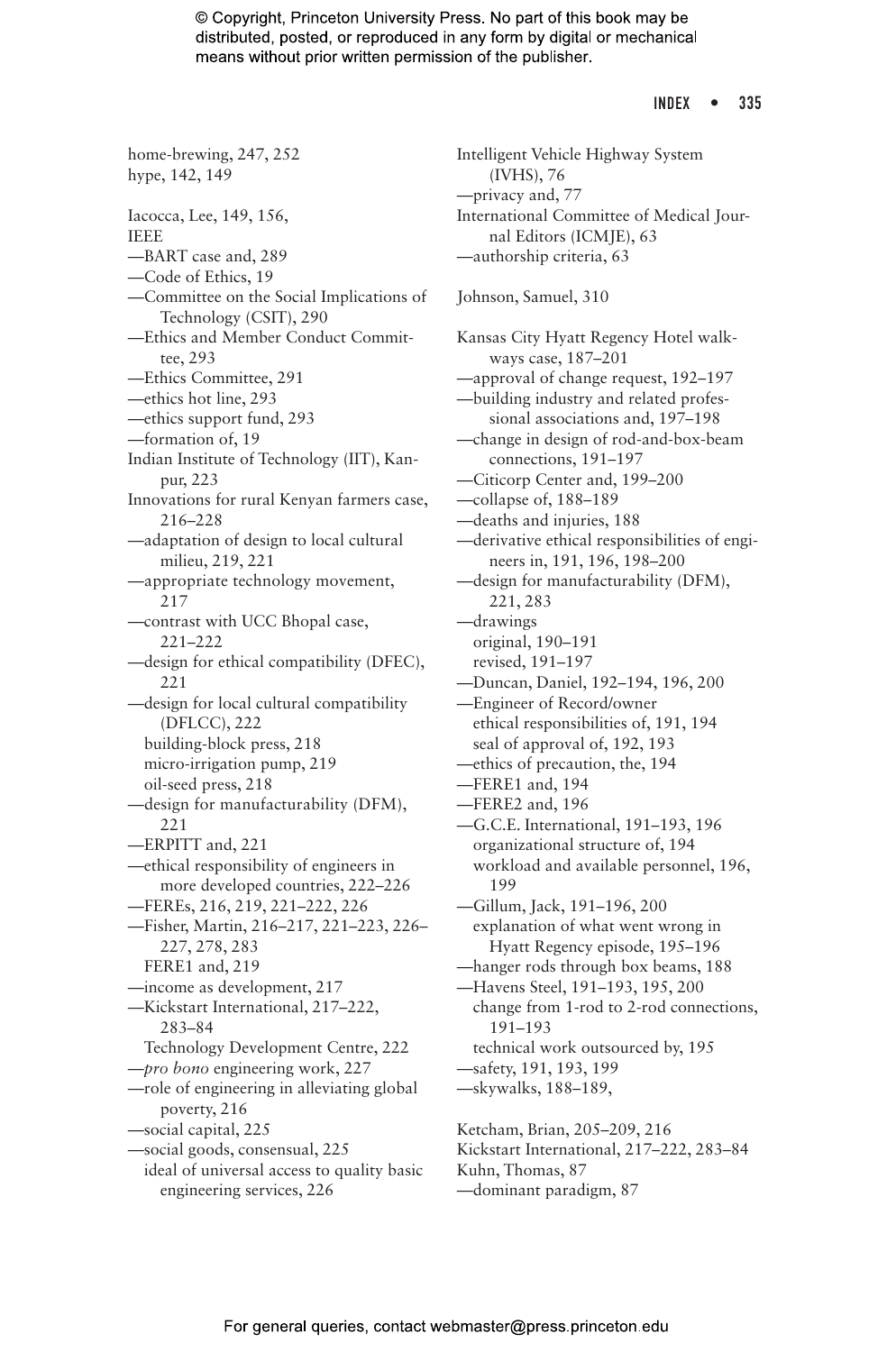### 336 • Index

Lederman, Leon, 143, 165 LeMessurier, William, 81–89, 91–92 —self-whistleblowing, 83 Lew, Ronald, Judge, 186 Mason, Jerald, "Take off your engineer's hat, . . ." quote of, 114, 304 McDonald, Allan, 116 Morton-Thiokol Inc. (MTI), 113–119, 122–124, 279, 303–306 Mulloy, Lawrence, 114, 120–121, 124 Munoz, Edward, 102–103 Nader, Ralph, 293 nanotechnology case, 137–149 —nanomaterials, 138–139, 142 cardinal fact about, 140 —nanotechnology as controversial area of engineering research, 138 cooperation with mass media distortion about, 142 definition of, 138 as emerging area of technology, 137 ethical issues in, 139–148; and the macrosocial domain, 143–148; and the mesosocial domain, 142–143; and the microsocial domain, 140–142 ethical responsibilities related to, derivative, 142 HINDs, 145; and ethical acceptability of cognitive enhancement, 147; and ethical responsibilities related to, 145–148 hype and, 142 Lederman and, 143–144 misleading expression, 138 "NBIC convergence," 145 novel properties, causes of: quantum effects, 138; surface effects, 138 orphan nanodevices, 147 research lab safety culture, 142 researcher shortcutting, 141–142 safety and, 140–141 National Academy of Engineering, Center for Engineering, Ethics, and Society, 293 National Aeronautics and Space Administration (NASA), 113–120, 122–124, 157, 279, 292, 304–306 National Environmental Policy Act (NEPA) of 1970, 295

National Institute of Engineering Ethics (NIEE), 293 National Science Foundation (NSF), 6–7, National Society of Professional Engineers (NSPE), 16–19, 28, 127–128, 289, negligence, 278–279 —Bhopal and, 279 —*Challenger* and, 279 —Citicorp Center and, 278–279 —Kansas City Hyatt Regency Hotel skyways and, 199–200 neural enhancement case, 255–264 —Battelle Memorial Institute achievement, 256–257 —brain chip, 256 —brain map, 257 —categories of T/S-based brain interventions, 259 —cognitive enhancement, 258–261 social results of, 259–260 —economies of scale, 263 —FERE1, 261 —FERE2, 261 —inequality, socioeconomic, aggravation of, 260, 262 —innovation, standard evolving access pattern, 263 —"limb reanimation," 256 —market economy, information-centric, 262–263 —microchip, implantation of, 262 —motor cortex region, 256 —neural engineering, 255 —neural engineers, likely ethical challenge to, 261 —neuroengineering, 255 —neurons, 256 —Pew Foundation survey, cognitive enhancement scenario, 258 —Rawls's Difference Principle, 261 —societal harm, 262 —transcranial direct current stimulation (tDCS), 255–256 —trumping factor, 261 Office of Research Integrity (ORI), 60, 291 ombuds offices, 292 "omnipresent background client," society as, 37, 56, 137, 265, 282

Online Ethics Center for Engineering and Research, 293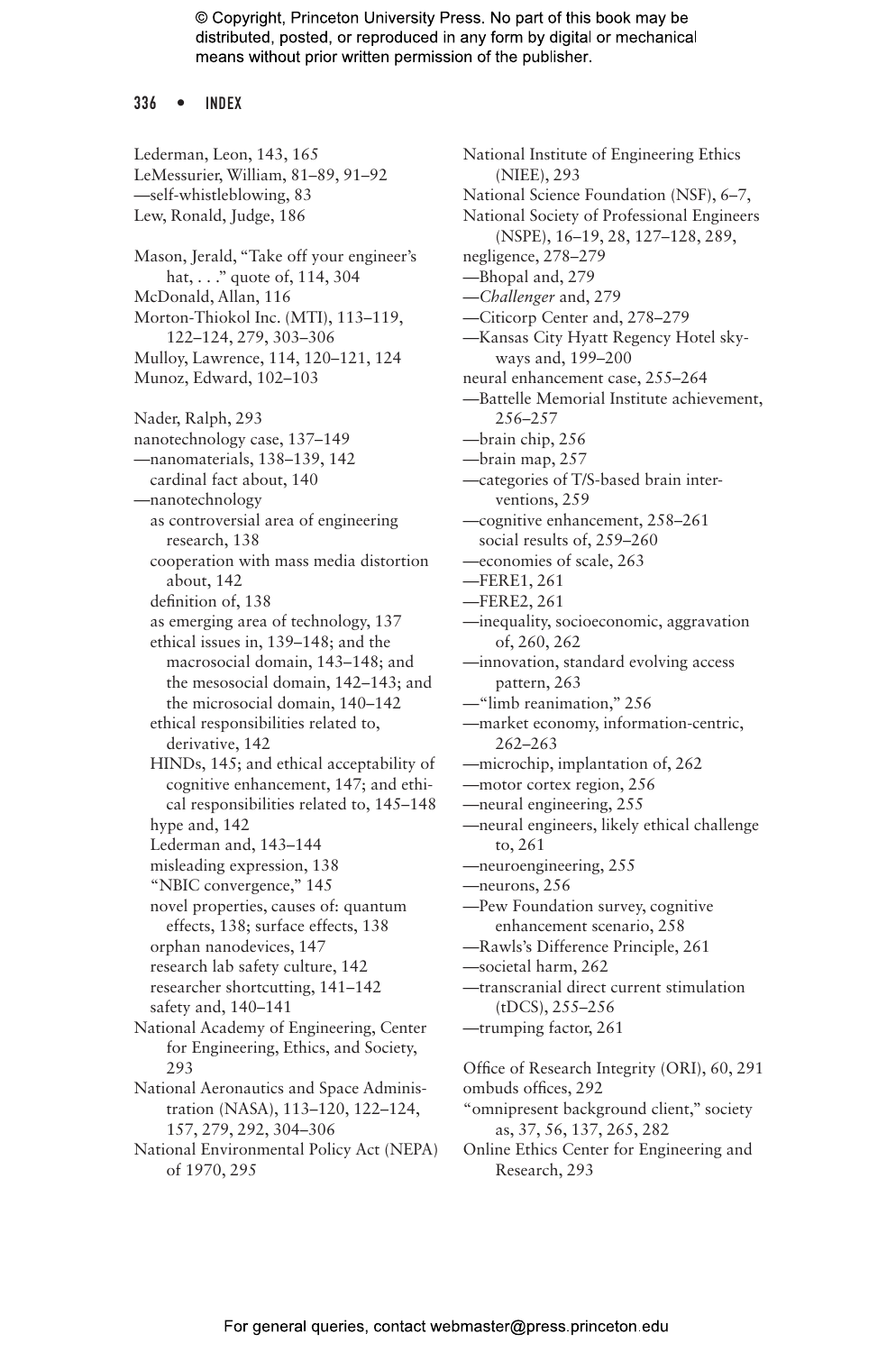#### Index • 337

opioid biosynthesis case, 244–255 —benefits, projected, 246 —Dueber, John, 247 —enzymes, 246 —Facchini, Peter, 247 —FERE1, 249 —FERE2, 251 —FERE3, 254 —governance scheme, 251, 263 —home-brewing, 247, 252 —Martin, Vincent, 247 —methods and techniques, 246 —mousepox, genetically modified, 250  $-9/11, 249$ —"open deliberative process," 253 —opium poppy plant, 245 —risks of harm, possible, 246–247 —*Science* publication, 247, 249, 251–253, 264 —Sinsheimer, Robert, and "inopportune knowledge," 252 —Smolke, Christina, 245–249, 251–253, 264 —yeast, genetic engineering of, 246 —yields, 248 O-rings, 112–113, 116, 119–121, 124, 304, 306 Papua New Guinea, 108 paradigm, design, 87–88 —departure from and derivative ethical responsibilities, 89 —overshooting, 88–89 —undershooting, 88–89 Pareek, Kamal, 95–96, 98–99, 101 Parnas, David, 50–57, 179, 185, 269, 271, 277 personal digital assistant (PDA), 68 Polanyi, Michael, 88 privacy, 15, 18, 25, 35, 37–38, 73–79, 139, 229–231, 233–236, 239–242, 266, 283 product development schedules, 70, 156 —compressed, 156 —ethical responsibilities of engineers and, 70, 156 professional engineering societies, 17–18 —codes of engineering ethics, 17–18 —support for ethically responsible engineering practice, 289–290 public harms of aggregation, 48–49

public welfare, 18, 28, 30, 34, 37, 51, 55, 65, 77, 224, 266 Rana, Kiran, 99 Rawls's Difference Principle, 25, 32–33, 76, 207, 261, 309 Reagan, Ronald, 2, 50, 55, 115, 184, research misconduct, 58–60, 64–65, 67, 140, 285, 291 —definition of, 59, 60 —fabrication, falsification, and plagiarism (FFP), 59, 60 Reynolds, Terry, 13 risk —acceptable, 120, 124 —Bhopal and, 96–97, 99–100, 103, 108–111 —*Challenger* and, 113, 116–123 —Citicorp Center and, 83–86, 89–91 —idealization of how technology functions in society and, 270–271 —normalization of, 119–123 Royal Academy of Engineering (RAE), 6 rules  $-$ R<sub>1</sub>, 3<sub>1</sub> trumping factors and, 34 —"Thanks, but no thanks" rule, 33 sabotage, 1–2, 94 safety —cultural resources for, 110, 276, 284 —cultural systems lens and, 110 safety cultures, nanotechnology research labs and, 141–142 Schön, Jan Hendrik, 58–67 Schwartz, Nira, 176–186 SDI battlefield management software case, 50–58 —arms race and, 52 —conflicts of interest, 54–55 —engineering consultants, 55–56 —individual professional responsibility, —Parnas, David autonomy of, 56 FERE2, 51 FERE4, 51 FERE4\*, 57 passive private resignation, 52 whistleblowing and, 51, 53 —SDI, 50 —SDIO Panel, 50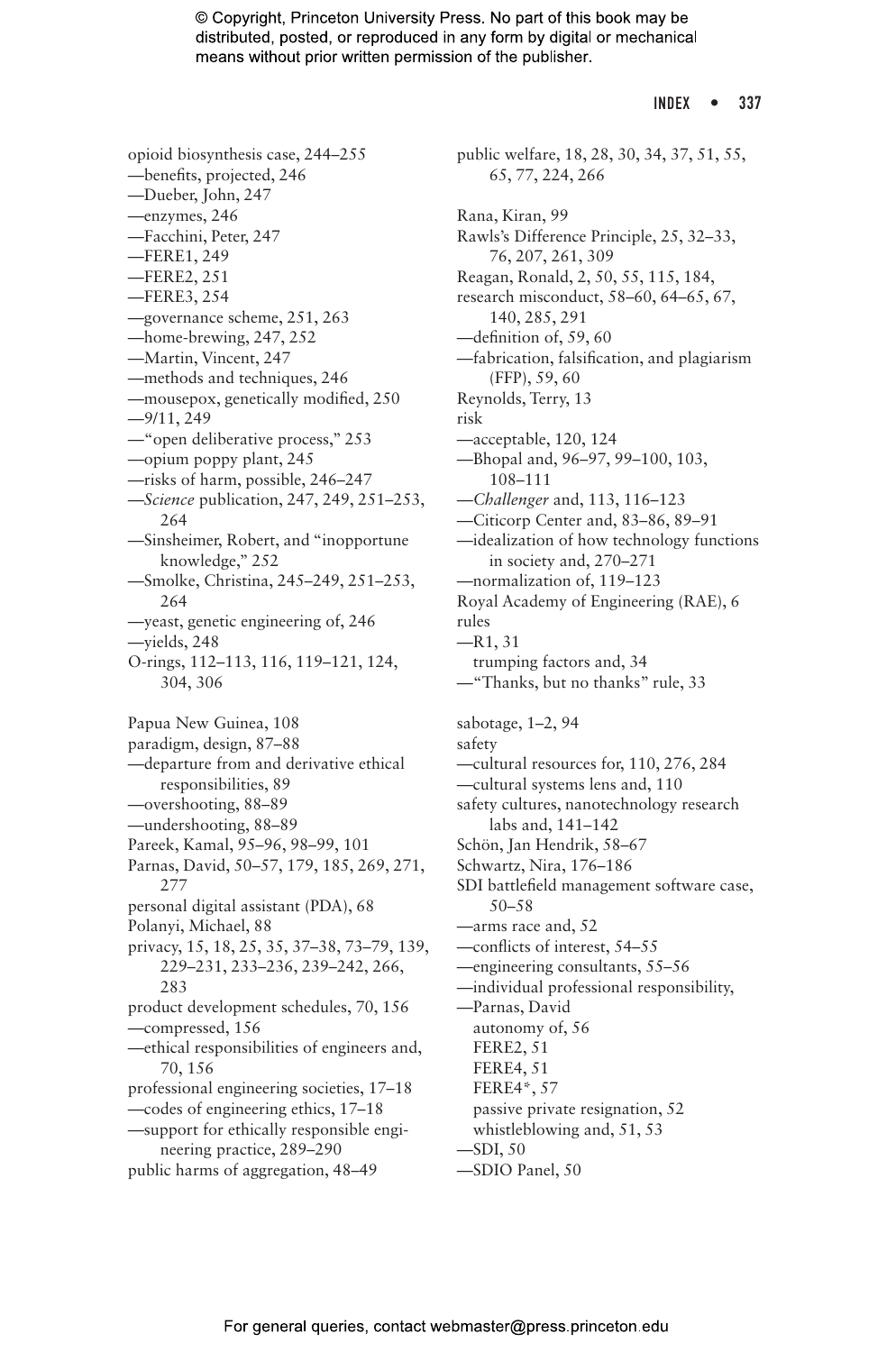## 338 • Index

SDI battlefield management software case (*continued*) —unknowable trustworthiness of SDI system, 50–51 Senegal —transfer of rural water supply technology to, 106–107 role of social anthropologist, 107 short-handled hoe (*el cortito*), 78 —design for ethical compatibility (DFEC) and, 78 Sinsheimer, Robert, and "inopportune knowledge," 252 situational factors conducive to engineering misconduct —complacency or negligence in international technology transfer, 106 —design hubris by engineers, 287 —failure to monitor and review engineering work one outsourced, 287 —financial pressure put on engineers to compromise their work, 286 —lack of a strong ethical value system in an engineer, 287 —misprioritization of considerations engineers are expected to heed, 287 —negligent organizational culture re problematic engineering research practices, 287 —organizational complacency in addressing matters of engineering risk, 287 —organizational culture that allows or doesn't penalize engineering misconduct, 287 —outsourcing critical engineering work to less qualified parties, 287 —tension between the cultures of technical professional groups involved in the same project, 287 —time pressure put on engineers that leads them to compromise their work, 286 skunkworks, 68 Smith, Walter, Col., 203, 209–211 Smolke, Christina, 245–249, 251–253, 264 Sohn, Lydia, 59 sociology of engineering, 12–17, 267–268 solid rocket boosters (SRBs), 113, 306, sustainable development, 18 system context —cultural-environmental, 103 —socio-technical-environmental, 48, 173, —technical, 47

technology transfer, international, 93 —cultural mismatch and, 106 —as cultural transfer, 106 —ethical responsibilities and, 105 —ethically responsible process of (ERPITT), requirements for, 105 —as moving hardware, 106 teleconference, 113, 118–119, 304, 306 —*Challenger* launch-authorization decision, 113, 304 Tesch, Bruno, 172 Thompson, Arnold, 116, 305 Tiwari, Sandip, 223 Topf & Sons cremation ovens case, 161–175 —cremation furnaces/ovens alleged neutrality of, 165 commissions of works by Nazi SS, 164 context, importance of macrosocietal, 173 contributory causal factor, 165–166 design of, 167–169 elimination of bottleneck in process of human destruction, 166 innovations in, 168 installation of, 171 Krema, 162 number built for Nazi SS, 163 preoccupation with technical challenges, 169 relationship to Zyklon B, 166 —decontextualization, 173, 277 —ethical issue in, 164 —FERE1 and, 173 —FERE2 and, 173 —FERE4 and, 174 —Krema, 162 —Lederman, Leon, 165 —relationship to Nazi SS, 162–166, 172 —Topf engineers Braun, Gustav, 172 complicity in mass murder, 166, 174 excuses for working on projects commissioned by Nazi SS, 172 Prüfer, Kurt, 167–168 Sander, Fritz, 168–170 Schultze, Kurt, Topf, 170–172 Topf, Ernst-Wolfgang, 164–166 —ventilation systems, 171 —World War II, 161–162 —Zyklon B, 162, 166, 172 TRW and U.S. National Ballistic Missile Defense System case, 175–187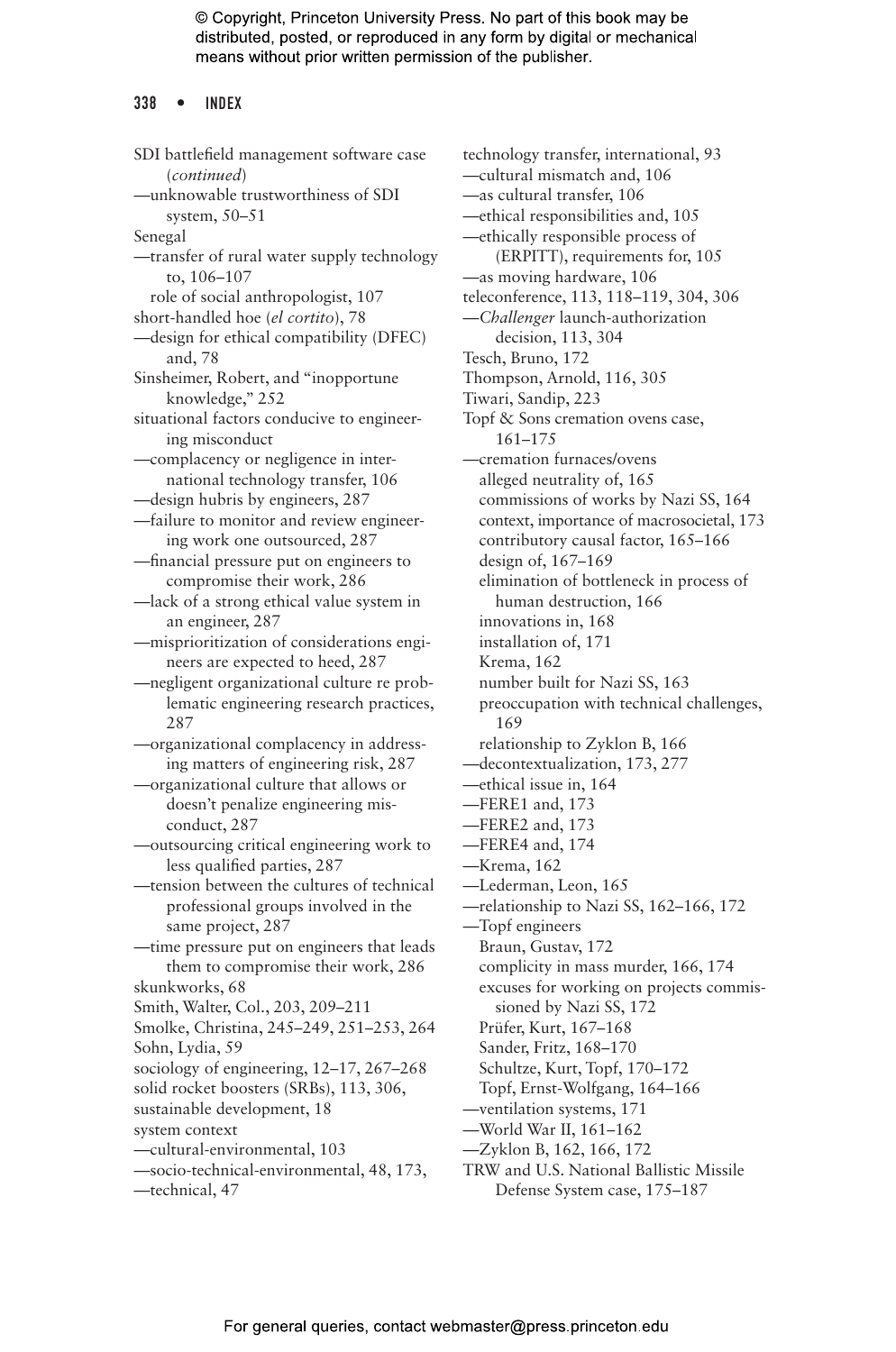#### Index • 339

- —communications with Pentagon, 177–178
- —conflicts of interest, possible, 184–185
- —countermeasures, 179
- —Danchick, Ray, 180, 184
- —discrimination algorithms Baseline, 177
	- Kalman Filter, 176–177
- —discrimination of warheads from decoys, 179
- —discriminator testing, 177, 179
- —exoatmospheric kill vehicle, 176
- —ethical issues in, 178
- —Hughes, Robert D., 177, 180
- —national ballistic missile defense system, nature of, 175–176
- —Nichols Research, 184–185
- —Schwartz, Nira, 176–187
	- allegation of TRW misrepresentation of discriminator performance to government, 178
	- contrast with Parnas, 185
	- employment termination, 178
	- FERE2 and, 178
	- FERE4 and, 178–179
	- lawsuit against TRW and Boeing North America, 178; dismissal of, 186; and state secrets privilege, 186
	- public whistleblowing as an ethical responsibility, 178; motivation for, 179; uncertainty re fulfillment of conditions for, 182–184
- —sensors and exoatmospheric kill vehicle, 177
- —TRW defense against Schwartz charge, 180–181
- Unger, Stephen, 72, 118, 289–291 "upstream acquiescence, downstream
- misfortune" pattern, 268–269
- —Apple Newton MessagePad and, 71
- —Ford Pinto and, 159–160
- —Westway and, 212

Vincenti, Walter, 88, 133,

Walker, Arthur, 2

- Weinstein, Joel S., 82–83
- Westway project case, 201–216
- —Army Corps of Engineers (ACE), 202–
- 204, 206, 209, 211, 213–214
- —Bratton, Joseph K., Gen., 212 —conflict of interest, possible, 210–211

—cultural conflict and, 214–215 —environmental impact statements (EIS), 202, 204–206, 209, 212–214 —Environmental Protection Agency (EPA), 202–203, 206, 209 —Griesa, Thomas, Judge, 203–204, 209, 213 permanent injunction, 204 temporary injunction, 203 —Griffis, Fletcher, Col., 211–214, 216 FERE1 and, 214 two-winter fishery study: position on, 212; truncation of, 212 "upstream acquiescence, downstream misfortune" pattern, 268–269 views about biologists, 213–214 —habitat survey, 212 —Ketcham, Brian, 205–209 Citizens for Clean Air and, 206 EPA grant and, 206 William Hennessy and, 206–209 —Lawler, Matusky, and Skelly Engineers (LMS) study, 202–203 —National Environmental Policy Act (NEPA) and, 203–204, 209 —nature of, 201–205 —political and economic pressures on engineering conduct, 213–214 —public interest, 205–206, 208–209, 211 —Smith, Walter, Col., 209–211 fishery studies decision and FERE1, 211 potential conflict of interest, 211 —State of New York Commission of Investigation, 206–209 —striped bass fishery study compressed, 211–212 habitat study, 212 —underwater barrier gates flood-control system in Venice, 215 whistleblowing —private, Boisjoly and, 116–117 —public adjudication of claims by federal employees, 296–297 *Challenger* disaster, and 117–118 Citicorp Center and, 83–84 conditions for public whistleblowing: to be an engineer's presumptive ethical responsibility, 157–158; to be ethically permissible for an engineer, 157 kinds of harm-related circumstances: imminent-anticipatory, 269; post

facto, 270; remote-anticipatory, 269